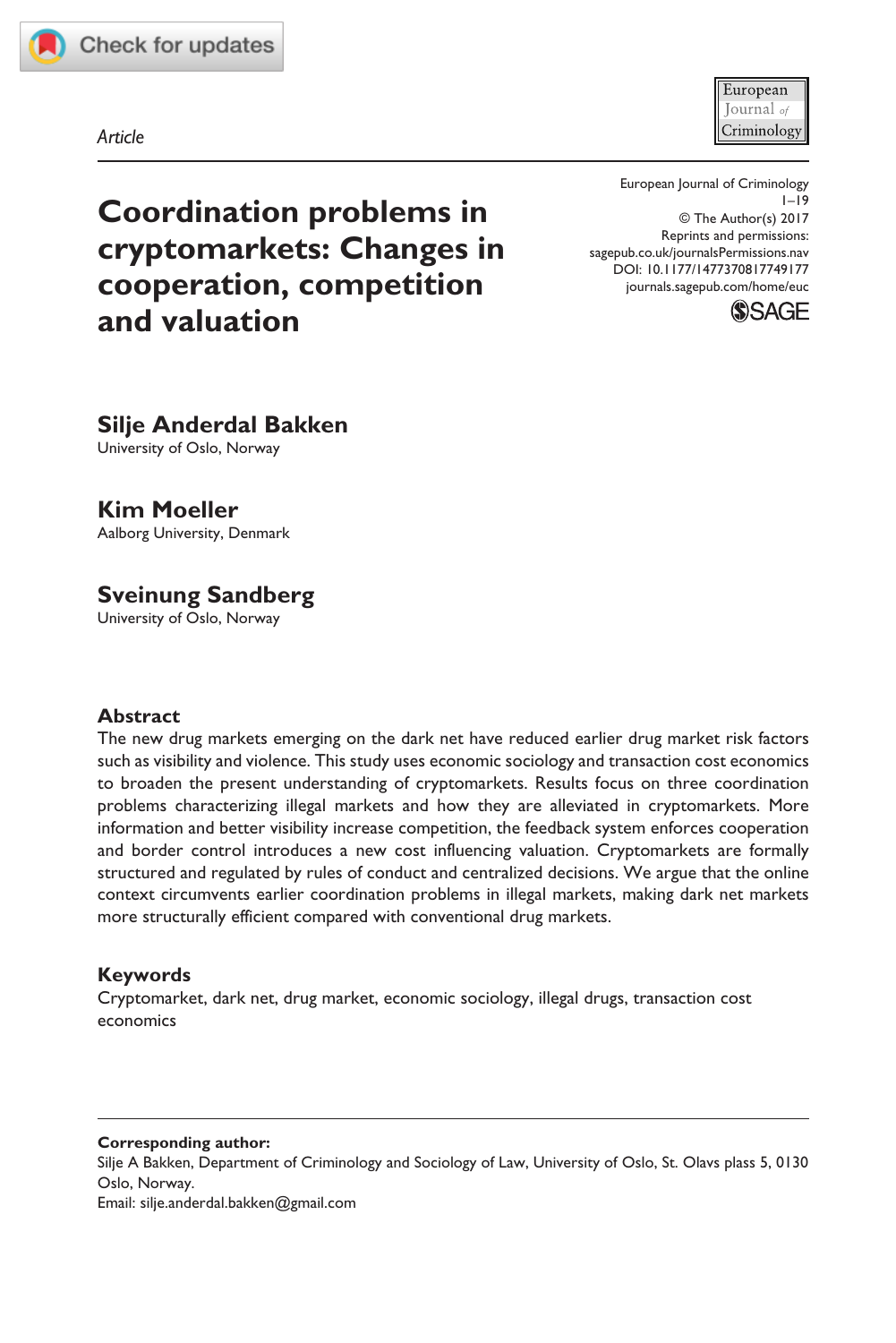## **Introduction**

The Internet has paved the way for a new drug market, referred to as the 'dark net drug market' or 'cryptomarket'. Buyers can now sit at home and safely order illegal drugs via their computers, compare prices and products from different sellers, while also avoiding law enforcement agencies. It is also less risky for the sellers of illicit drugs. Although partially a stereotype, physical strength and shady looks are not important in the online world. In cryptomarkets, the characteristics of a successful seller revolve around customer service, knowledge and other conventional parameters associated with marketing. This visibility of drug selling is no longer a threat to either buyer or seller, something that fundamentally changes the organization of economic activity in open drug markets.

The cryptomarket known as 'Silk Road 2.0' has been at the forefront of this development. In 2014, Silk Road 2.0 was one of the largest markets on the dark net (Broséus et al., 2016; Soska and Christin, 2015). After making an appearance on 6 November 2013, the site lasted only one year before the FBI closed it down on the exact same date a year later in 2014. Despite being a separate market, Silk Road 2.0 was based on the original version of Silk Road – the first and largest dark net market for illegal drugs (Christin, 2013; Martin, 2013, 2014; Van Hout and Bingham, 2013). The original Silk Road emerged in February 2011, growing at an amazing speed with a turnover that grew from around US\$15 million in 2012 to an estimated US\$89 million in October 2013 (Aldridge and Décary-Hétu, 2014). After two and a half years, the FBI shut down the site after it allegedly caught the chief administrator of Silk Road (FBI, 2014). Exploiting their forerunner's success, Silk Road 2.0 adapted the same general design and seemingly many of the same buyers and vendors.

Cryptomarkets are fundamentally different from traditional drug markets and could potentially change the entire global drug industry (Martin, 2013). In this study, we take a closer look at the top vendors of Silk Road 2.0. Details from vendor profiles, products sites and feedback provided online are used to describe vendors and their operations, emphasizing characteristics such as shipping, products, profiles and branding. We analyse the cryptomarket using a combination of transaction cost economics (Reuter and Kleiman, 1986; Williamson, 1979) and economic sociology (Beckert and Wehinger, 2013). Our aim is to improve comparative studies of illegal drug markets by applying conventional models of economic activity to a dark net context.

### **Traditional and new drug markets**

Illicit drugs, like any other commodity, may be supplied through various market structures. Extending Yar's (2005) comparison of online and offline crime, cryptomarkets can be compared to drug markets. Traditional economic drug market theory has often characterized drug markets along two axes of differentiation: the degree of visibility and the level of distribution. This classification by visibility focuses on how risk management affects the modus operandi of drug distributors (Desroches, 2007; Reuter and Kleiman, 1986). It is important for drug markets to achieve the right balance of security and visibility in order to succeed in selling without entailing too much legal risk. A common distinction is made between open or closed drug markets (May and Hough, 2004).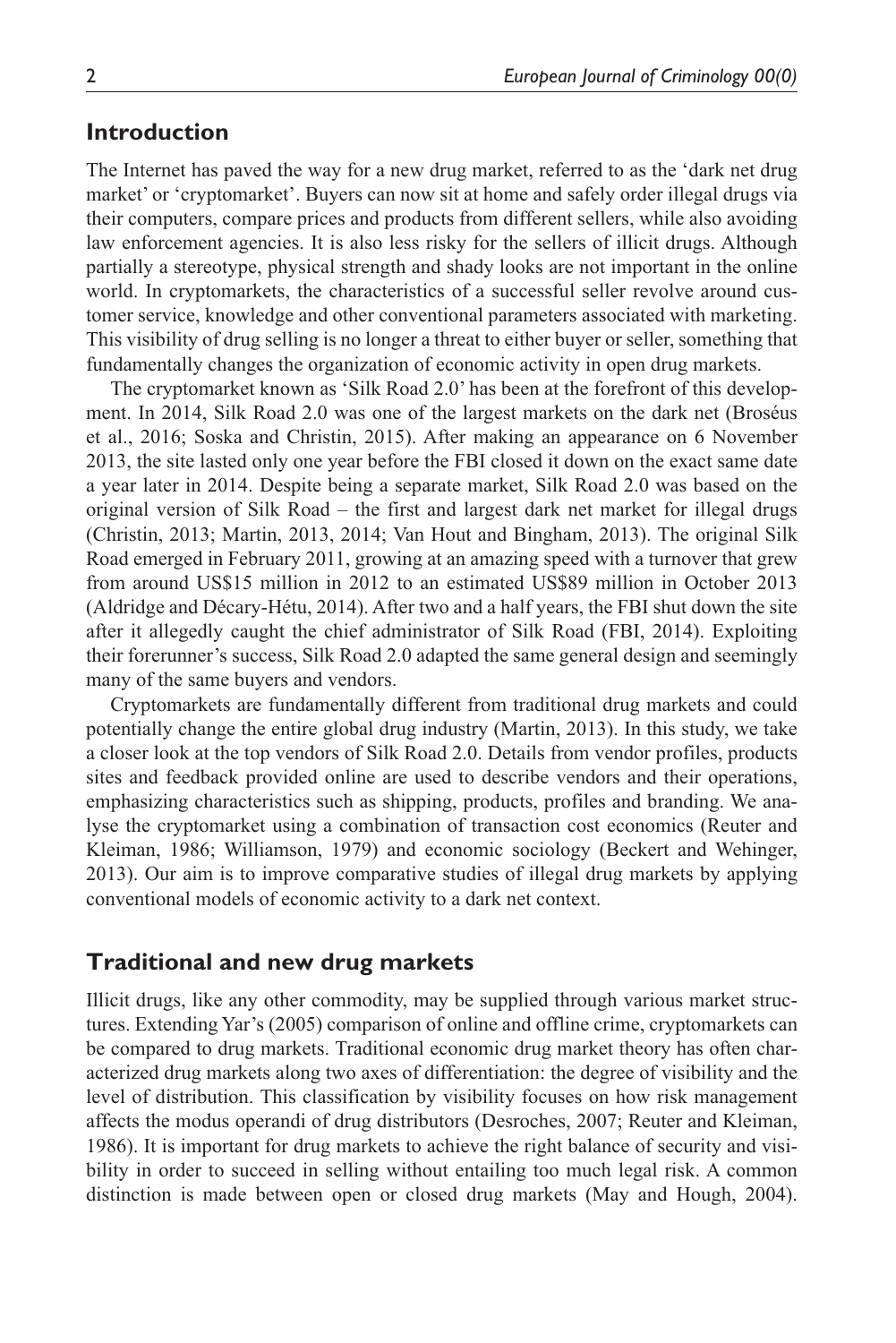Street-level retail markets are the typical example of open markets. Here, anonymous sellers and buyers meet for a brief moment to exchange drugs and money at competitive prices. Access to customers and drugs is more important than security. In these open markets, systemic and retaliatory violence is used to punish malfeasance and prevent opportunism (for example, Topalli et al., 2002). At the closed end, we find social networks in which peers exchange drugs more concealed from law enforcement agencies. Networks require social relationships but are effective at creating trust and avoiding violence (May and Hough, 2004).

Drug markets are often conceptualized as social networks or informal organizations with no clear hierarchy that excel at building trust between participants (Moeller and Sandberg, 2015). Typical characteristics of networks are fragmentation, absence of monopoly, entrepreneurship and non-hierarchical organizational structures (for example, Coomber and Turnbull, 2007). Social networks are preferred for drug distribution because it is better to have repeated dealings with a trusted supplier than have to find a new one every time (Jarillo, 1988). This interpersonal trust reduces opportunism, but introduces a competition problem owing to the narrow range of participants. Where markets are influenced by the invisible hand of the price mechanism, networks are surrounded by a 'wall' that keeps desired participants in and undesirable participants out (Thompson, 2003). There are also other organizational structures in between markets and networks, such as freelancers and corporations (Natarajan et al., 2015) or semi-open markets in pubs (May and Hough, 2004). In this study, we will examine how these basic understandings fit into the cryptomarket, a market that is structurally very different from conventional drug markets.

#### *Characteristics of economic activity on cryptomarkets*

Cryptomarkets alleviate some of the problems associated with marketing, violence and risk of legal sanctions. Encrypted communication offers anonymity in a way that has resulted in professionally run businesses that are based on information sharing. Vendors are dedicated to quality service, which often includes professional communication, visibility on forum pages, competitive pricing, quality products and avoiding disputes, (for example, Aldridge and Décary-Hétu, 2014; Van Hout and Bingham, 2014). In this way, cryptomarkets sustain a level of openness that is impossible to achieve in traditional drug markets. Also, trust is not enforced by threats of retaliation, another reason why customers prefer cryptomarkets (Martin, 2013; Van Hout and Bingham, 2013, 2014).

There are aspects of cryptomarkets that make them both a closed and an open market at the same time. On a more general level, cryptomarkets are also open in the sense that everyone has access to them (in principle), but they are open only for those who are 'in the know' and who have sufficient technological knowledge. This makes them more similar to semi-open markets such as pub or club markets (May and Hough, 2004). However, in contrast to the pub or club, the website acts like an intermediary where buyers and vendors trade money for drugs (Christin, 2013). This enables a wide selection of buyers and sellers to assess each other before making a decision, similar to a market in which prices determine purchases. Data from the original Silk Road show a large number of transactions involving illegal drugs, estimating a continuously increasing turnover of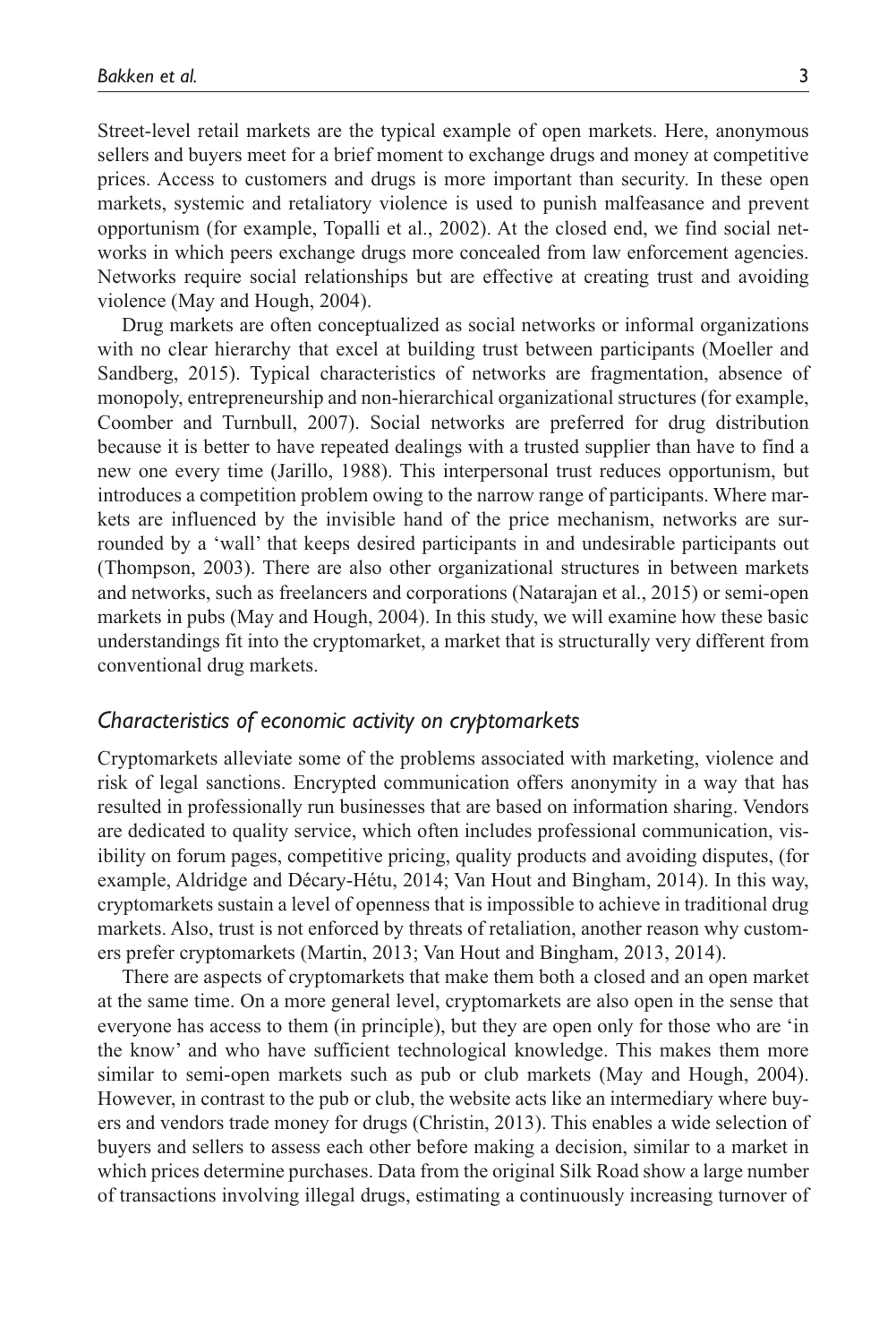around US\$1.2 million a month (Christin, 2013; Van Buskirk et al., 2013). Other aspects of cryptomarkets are similar to social networks. The seller reputation is the basis for buyer trust (Hardy and Norgaard, 2015), and buyers earn their trust through repeated dealings. This corresponds to the iterative exchanges that characterize networks, except that on cryptomarkets the reputation system formalizes the trustworthiness of participants for all to see.

Tzanetakis and colleagues (2015) note that the combination of openness and secrecy on cryptomarkets makes online trust fundamentally different from the interpersonal trust that characterizes traditional illegal drug distribution. Illustratively, some researchers refer to cryptomarkets as 'marketplaces' on the TOR 'network' (Barratt et al., 2013b; Christin, 2013; Dolliver 2015), whereas others note the interpersonal trust similar to that in network structures (Norgaard, 2017; Tzanetakis et al., 2015). Regardless of categorizations, semi-open or social network, cryptomarkets do seem to have achieved a balance of low risk and high level of traffic that appeals to both sellers and buyers (for example, Van Hout and Bingham, 2014).

#### *Transaction cost economics and economic sociology*

The market structure is important and general theories on the organization of economic activities can inform studies of drug markets (Bushway and Reuter, 2008; Dick, 1995). Structure is especially important where the costs of running the economic system are high (Williamson, 1979). Illegality makes organization of production and sales inefficient. The fear of law enforcement, the absence of enforceable contracts and the lack of information on the quality of the drugs and the trustworthiness of transaction partners are constant sources of uncertainty in illicit drug distribution. All participants must be compensated financially for the risks that they run (Reuter and Kleiman, 1986).

These costs are different contingent on the structure of distribution. Eck (1995) argues that this implies that drug markets can take only two forms: social networks or marketplaces where routine activity is the norm. Street-level drug markets face risks from law enforcement agencies because of the visibility of the criminal acts and potential violence from competing groups (Reuter, 1983). Therefore, many buyers and sellers prefer social networks because of the lower legal risks. Networks have lower risks but they still have costs associated with the necessary investments in the interpersonal relationship and reputation (Moeller and Sandberg, 2015). These investments make transactions 'idiosyncratic' because they become person specific, which entails protracted bargaining and therefore inefficient competition owing to limited transparency (Williamson, 1979). This reduces the overall effectiveness of drug distribution.

Economic theory and economic sociology deal with three main organizational structures of economic activity: markets, networks and hierarchies (Murji, 2007; Thompson, 2003). Real-life organizational forms are flexible and contain elements of multiple forms, but these three ideal types represent a continuum, with markets and hierarchies at opposite ends and networks in the middle. In markets, there are dispersed agents that act on the information of the product price and there is no centre that makes decisions. Networks are self-enforcing and embedded in interpersonal relationships that provide a mechanism for the transfer of information (Jarillo, 1988; Thompson, 2003; Williamson,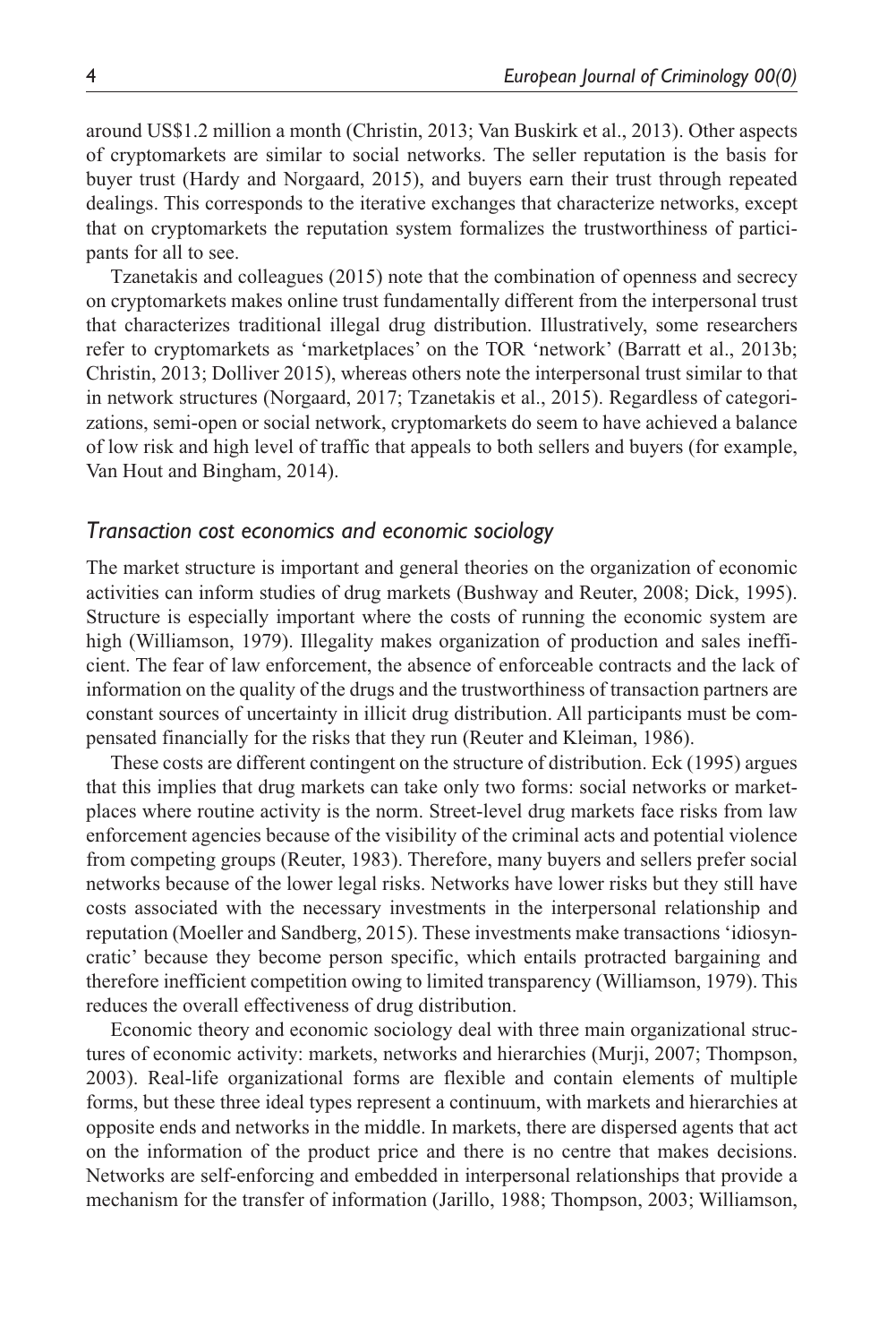1981). Hierarchies are based on an unequal distribution of power, on formal contracts and on a decision-maker who resolves disputes. The essence of the hierarchy, commonly understood as a firm, is organizational coordination. This corresponds to the traditional monopoly model of organized crime that Schelling (1967) proposed in which a kingpin controls an organization top down. Reuter (1983) refuted this as incongruent with an empirical reality that bears a greater resemblance to 'disorganized crime' (see also Coomber and Turnbull, 2007; Murji, 2007; Natarajan and Belanger, 1998). In practice, there are mainly high-risk marketplaces based on social networks that require access. In this sense, drug markets are failed markets.

Economic sociology has described how the uncertainty encountered in illegal markets can be analytically distinguished as three interrelated coordination problems (Beckert and Wehinger, 2013): the *competition* problem concerns the inefficiency that follows from limited marketing; the *cooperation* problem follows from the absence of contractual obligations and legal recourse; the *valuation* of the product is a problem because there is a sharp information asymmetry between seller and buyer regarding the quality of the product. In transaction cost economics, Williamson (1979) specified that frictions in legal exchanges stem from similar types of problems, which he conceptualized as bargaining costs, enforcement costs and search costs. The difference between these conceptualizations can be explained from their respective overarching themes. In economic sociology the general theme is coordination (Beckert and Wehinger, 2013), whereas the economic perspective revolves around information, or rather the lack thereof (Dick, 1995). Clearly, effective coordination hinges on the flow of reliable information, so these conceptualizations are easily reconciled. The difference is that economic sociology prioritizes the social component more than transaction cost economics (Dick, 1995; Reuter, 1983; Williamson, 1979).

We use a combination of transaction cost economics (Reuter and Kleiman, 1986; Williamson, 1979) and economic sociology (Beckert and Wehinger, 2013) to analyse how these emerging cryptomarkets solve the inherent coordination problems that characterize illicit drug distribution. Our aim is to gain a better understanding of dark net markets and how they differ from traditional markets by linking the growing cryptomarket research to broader research into the organization of illegal drug distribution and economic activities.

## **Method**

The main data in this study comprise the top 20 vendor profiles from Silk Road 2.0 and their related product sites and customer feedback. More precisely, 562 screenshots with textual data and images made on 15 September 2014. At that time, the second version of the Silk Road market had existed for almost a year since its initialization on 6 November 2013. The bestselling list was arranged by the website and represented vendors with the most sold products. The list differed greatly from one day to another, so the vendors that have been analysed are a randomly selected sample taken at the time. The top 20 vendor profiles had some of the most descriptive profiles, which provided an insight into who the main vendors on Silk Road 2.0 were and how they interacted with other market participants. Data from other markets and forums were collected simultaneously as part of a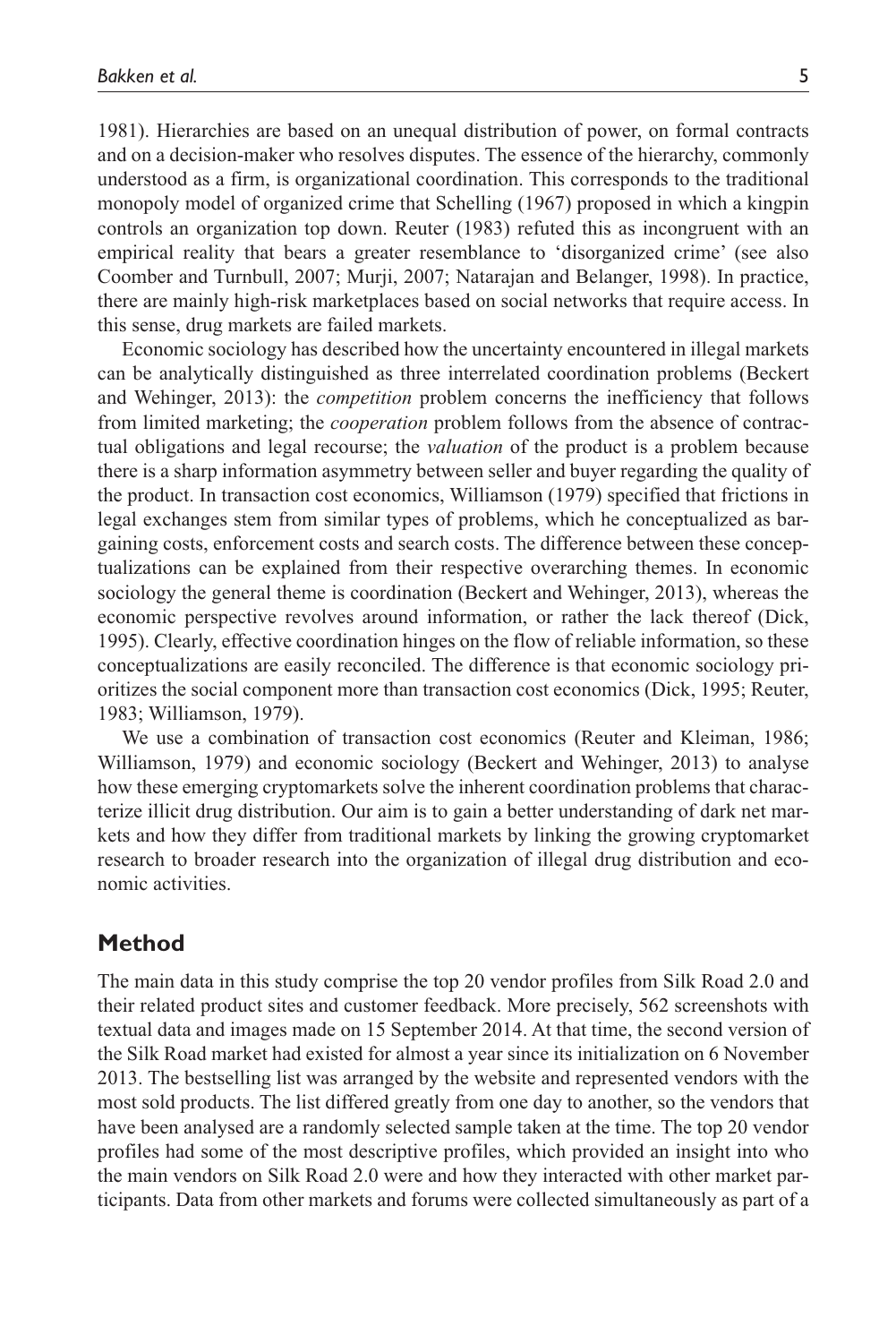| Vendor      | Listings <sup>1</sup> | Products                                                          |
|-------------|-----------------------|-------------------------------------------------------------------|
| ı           | 25                    | MDMA, cocaine                                                     |
| 2           | $\overline{10}$       | Cocaine, amphetamine, MDMA                                        |
| 3           | 30                    | Cocaine, MDMA, amphetamine, ecstasy                               |
| 4           | 52                    | MDMA, cocaine, mephedrone, 2ci, LSD                               |
| 5           | 18                    | Ketamine, MDMA, mephedrone, ketamine                              |
| 6           | 3                     | Liquid mushrooms                                                  |
| 7           | 51                    | MDMA, amphetamine, cocaine, ecstasy, cannabis, LSD                |
| 8           | 108                   | Ecstasy, MDMA, mephedrone, cocaine, hashish, DOM/STP, DOB, Viagra |
| 9           | 23                    | THC-infused suckers (cannabis)                                    |
| 10          | 15                    | Cocaine, MDMA                                                     |
| П           | 137                   | Marihuana, hashish                                                |
| 12          | 6                     | Heroin                                                            |
| 13          | 25                    | Ketamine, MDMA                                                    |
| 4           | 9                     | Cocaine                                                           |
| 15          | $\overline{13}$       | Cocaine, hashish                                                  |
| 16          | $\overline{13}$       | <b>LSD</b>                                                        |
| 17          | 6                     | Marihuana                                                         |
| 18          | 27                    | Mescaline HCL, DOM/STP, LSD                                       |
| $ 9\rangle$ | 28                    | Amphetamine, MDMA, cocaine                                        |
| 20          | 5                     | <b>LSD</b>                                                        |

Table 1. An overview of vendors, product sites and the main products offered.

*Note*: 'Listings' represents the number of product sites of each vendor. These might represent different drugs, but also the same drugs but in varying amounts. The numbers were usually higher than the actual visible amount because inactive product sites were also counted for.

larger netnographic study (Kozinets, 2010) to analyse the general market structure of cryptomarkets. These netnographic observations informed research in this study but are not used directly in the analysis in this article.

Basic details of the sample were collected from information submitted by the vendors. This information included a vendor score based on comments and feedback, the length of vending, last seen, number of listings, and to where and from where they were sending the shipment. All of the vendors had been active for a long time and 12 of them had been present from the beginning of Silk Road 2.0 (11 months). Seven of the other vendors had been on Silk Road 2.0 for 10 months and one had been present for eight months. They were active sellers in this cryptomarket; 18 of the vendors had been on Silk Road the same day as the screenshot was taken, and the remaining 2 had been present the day before or two days previously. Many of the vendors also kept an 'update' part in their profile, where they left the latest news, requiring frequent visits.

The 20 vendors had a relatively high vendor score, indicating they were successful sellers. The vendor score is the average result of all product scores. Out of 100, the lowest score was 85 and the highest score 97; the average was 91.9. They also had a high number of listings, meaning the number of product sites for which the vendor was in charge. The vendor listings ranged from 5 to 137, with the average listing below 50, where they offered a variety of drugs (see Table 1).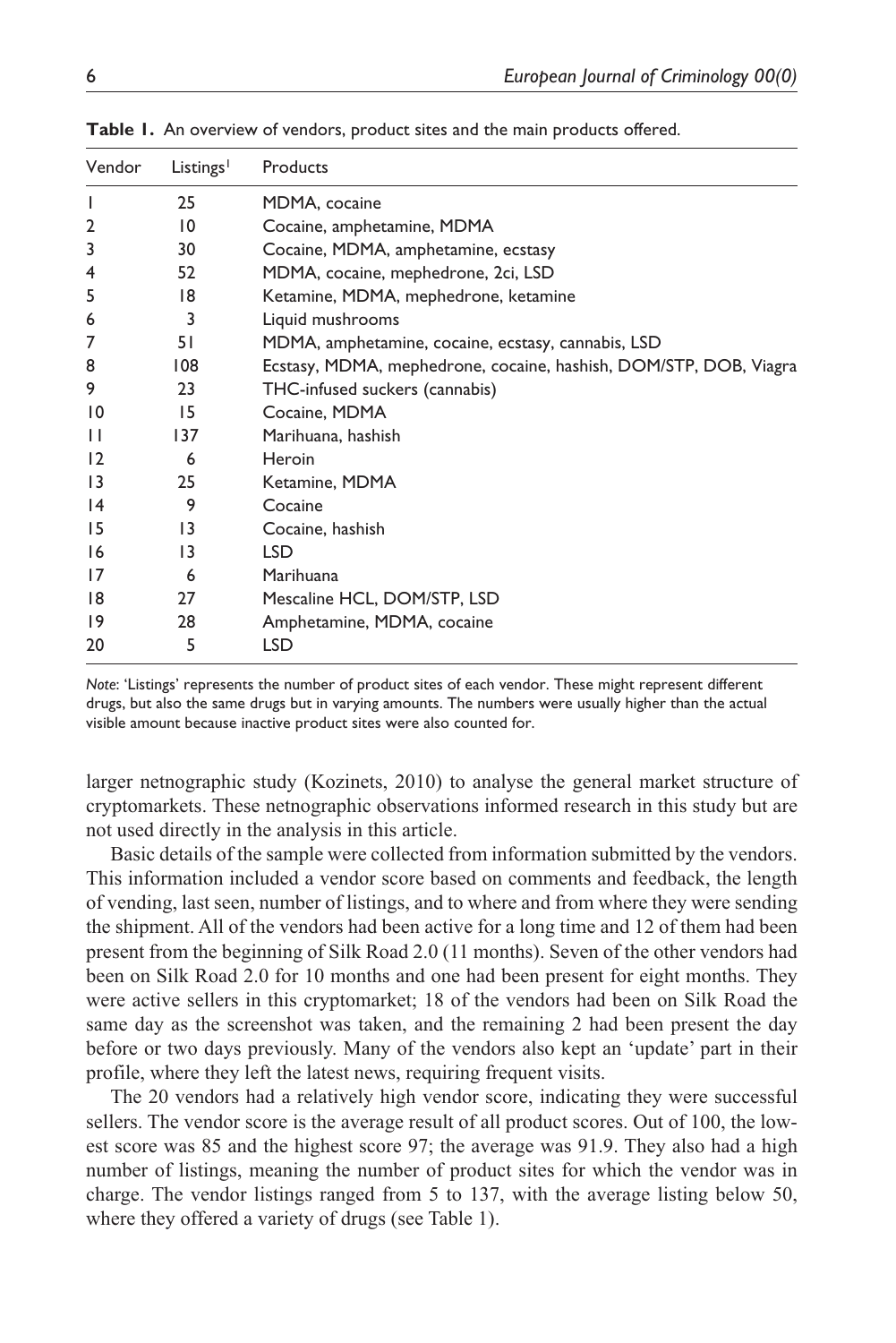Moreover, 65 percent of the vendors were selling from English-speaking countries: six from the United Kingdom, five from the United States, one from Australia and one from Canada. The last seven vendors listed EU countries as their origin: three from Germany, two from the Netherlands, and two stating only 'EU country' on their product sites. All product sites contained specific information about shipping, including product price, shipping destination and expected time of arrival. Of the 20 vendors, 14 shipped worldwide, 4 sold only domestically in the USA and Canada and 1 domestically in Australia; the last vendor wrote 'undeclared'.

We analysed vendor profiles and their connected feedback and product sites qualitatively as case studies (Bryman, 2012). Silk Road 2.0 required specific information in assigned information boxes, which meant that information such as shipping information and products was present in all 20 profiles. Although these spots demanded only a minimum of information, the profiles and product sites were often used by vendors to provide more detailed information about shipping, geographical location and price. This was compared across the sample to see how it differed among the vendors. The more general information was then supplemented with information written by the vendors themselves in the profile text or on product sites. The vendor profiles included descriptive information about who they were as vendors, how their business was organized and what they had as their ethos or strategy for sales. Both profiles and product sites were analysed by examining vendor presentation, production updates, expressed vendor movement to other sites, product presentation and shipping details. We have focused on information about the product, the vendor and the organization, including presentation form and information.

In this article, we use selected data from Silk Road 2.0 to explore a larger structural theory about illegal markets, and look at differences between cryptomarkets and legal businesses and economies. The main limitation of our approach is the focus on the top 20 vendors. This leads to an uneven balance of successful vendors, maybe exaggerating the functionality of these markets. Including less successful vendors might have provided a different picture. Although acknowledging this limitation, we note that the successful vendors were very active, had many sales and invested much in the running of the market. Another limitation is that the comparison with traditional illegal drug markets is based on available literature and theory. This makes our argument about the relative effectiveness of online and offline drug markets a suggestive one that needs further investigation. We still believe that our data point to important structural differences in drug markets that can, and should, be explored theoretically.

### **Results**

In cryptomarkets the coordination problems of traditional drug markets – competition, cooperation, and valuation –are resolved in new ways (Beckert and Wehinger, 2013). Competition is more intense, involving a multitude of exchanges and comparable prices. Cooperation is improved through a formalized trust-building system instead of violence or interpersonal trust. The most important indirect cost influencing the valuation problem is a change from law enforcement to border control. Below we go into detail on each of these coordination problems, describing vendor profiles, feedback system, products and risks in cryptomarkets.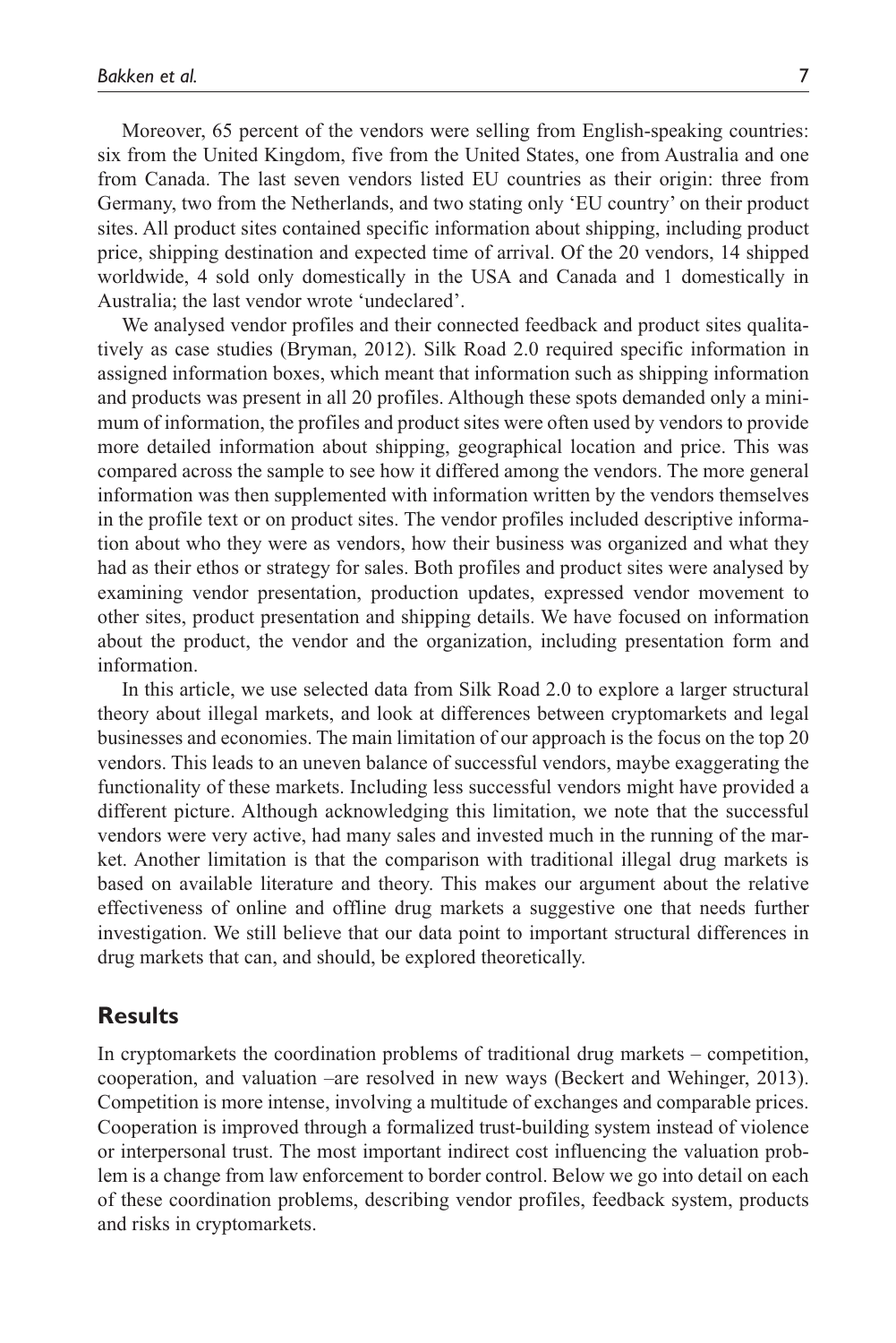## *Competition*

The absence of competitive structures is one of the main coordination problems in illegal markets (Beckert and Wehinger, 2013). Conventional drug markets are structurally inefficient because there is an absence of state-sanctioned rules protecting participants from price cooperation, limits on offering products openly and a lack of information when comparing levels of service, prices or product quality. The fragmented structure and trading in personal networks makes competition in illegal drug markets inefficient (Arlacchi, 1998). Williamson (1979) refers to this as the bargaining costs that are a consequence of idiosyncratic transactional relationships. Cryptomarkets seem to change competition dramatically and to be more efficient. The encrypted dark net makes it possible to advertise products openly and establish websites for sale, thus formalizing structures that increase competition.

*A visible drug market.* An important element of cryptomarkets is profiles that present the vendors and their products and services. On Silk Road 2.0 it was an 'information box' providing basic information about vendors, including vendor score, length of vending experience and shipping destinations. Vendors also used profiles to clarify rules regarding how to order goods, shipping time, refunds, delivery information, etc. In this sample for example, 18 vendors started their profile with a news update, providing information of particular importance. This could be news about the latest batch on sale, problems with the site or shipping, and new shipping rules or banned countries:

26.06.2014: New reship/refund policy for customers from Australia. … This is due to many 'fresh' Australian orders being recently reported as lost. Surprisingly, orders arrive just fine for the old customers, even when sent on the same day …. Sorry guys, … but we have to protect ourselves from scammers somehow, since we already lowered our profit margin to provide affordable prices for our wares.

Being able to provide this information reduced the inventory problem experienced by drug distributors in conventional markets (Aldridge and Askew, 2017; Moeller and Sandberg, 2015). It was crucial for business to be considered trustworthy and provide accurate information (Van Hout and Bingham, 2014). Vendors had to create an image of themselves as responsible vendors selling a quality product with a satisfactory level of customer service.

All 20 profile texts in this sample were written in a service-minded style: polite, formal and informative:

9/13/2014 – All items in stock. Some orders received between 9/2 and 9/8 shipped on 9/13 because of the back to school rush. Huge apologies to anyone who has been delayed and thank you for being patient!

The profile was not only important in presenting their business; it was also a way to protect themselves from negative feedback, low scores and a bad reputation. Despite the generally polite tone, 8 vendors also displayed a rough tone in parts of their profile, telling their customers to contact them personally in private messages if they experienced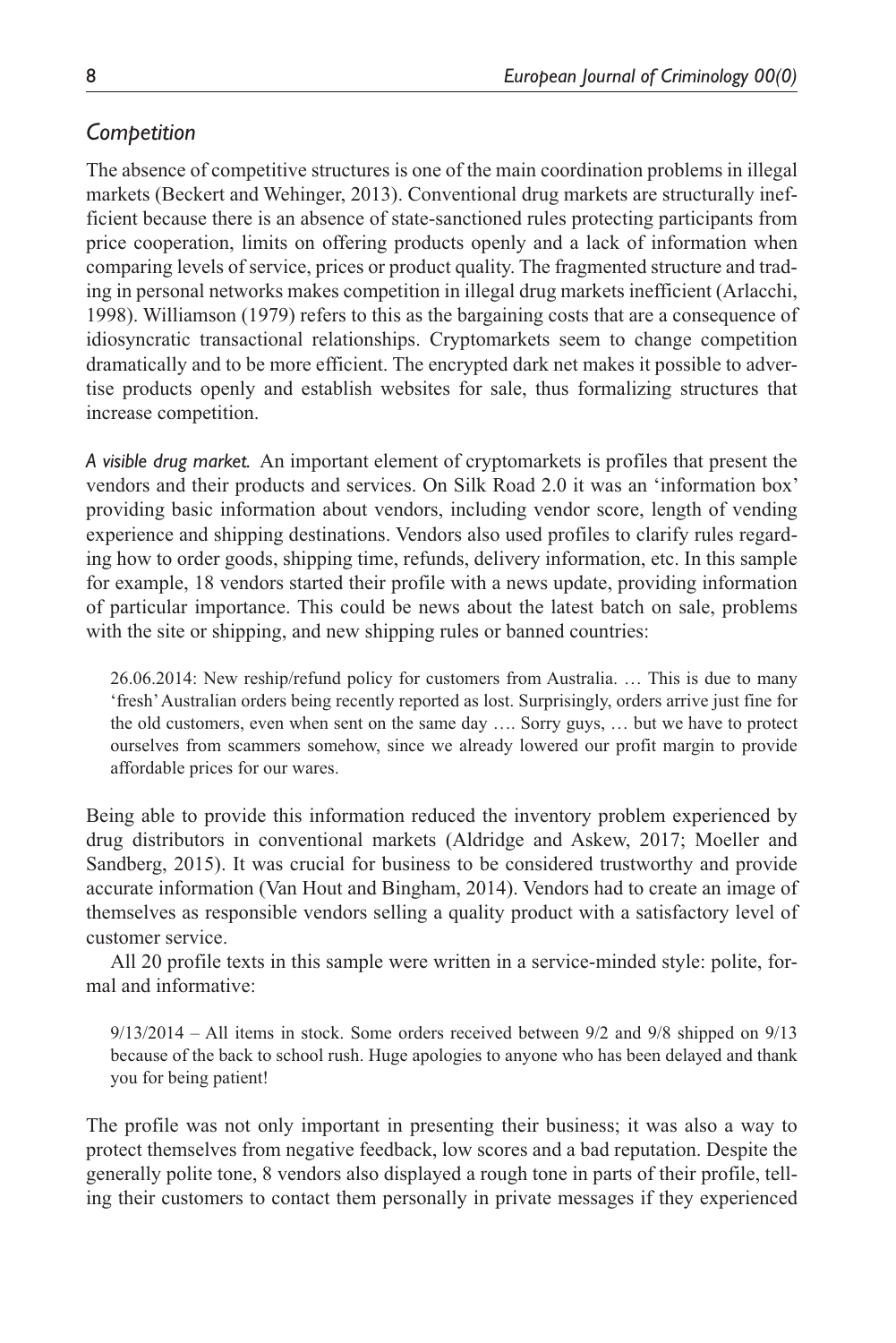problems; 13 vendors also instructed buyers to read the profile carefully before placing an order – this was to limit the number of questions or misunderstandings and related negative feedback.

*Increased competition.* The numerous suppliers in cryptomarkets increase competition (Van Hout and Bingham, 2013). Silk Road 2.0 had around 450–550 vendors actively selling illegal goods (Munksgaard et al., 2016). The top vendors offered a great variety of merchandise but had to compete for buyers' attention. One way of standing out was to highlight particular aspects of the business. A popular method was to show closeness to the product by describing a private production process. One of the vendors specialized in liquid mushrooms and provided this detailed description of how to produce a potent drug:

These are regular hallucinogenic mushrooms (Cambodian and Golden Teacher races) that I've grown myself, dried, pulverized, then used an ethanol alcohol extraction method with a specialized funnel over multiple washes, and finally controlled evaporation down to desired potency. It's a time-consuming process, and takes about a month to do it right.

The same vendor also stated being a user and gave advice on dosage and warnings of what could go wrong. Another vendor stood out by selling homemade THC-infused sweets. This was also the only vendor out of 20 vendors who had a nickname that indicated the vendor was a female, possibly indicating that emphasizing being a woman was a way to stand out in the crowd. Other vendors used large figure decorations made out of symbols, or images of drug tests to draw attention.

Making communication in the profile personal was a widely used strategy among vendors. Half of the vendors referred to themselves as 'I' in the profile. Three of these switched between 'I' and 'we', and one mentioned that he was part of a team. The remaining half referred to themselves in the plural. This might point to a variation among the vendors on Silk Road 2.0, where some ran their own business, while others worked in teams. It could also be a result of division of work, where one person could be responsible for communication and administrative work on the cryptomarket, while others produced, packaged and shipped the drugs. Eight vendors emphasized having a lot of work. According to the profiles, one way to make the organization more effective was to divide the operation into different work tasks performed by different people.

The Silk Road vendors worked hard to establish their user name as a product brand. They invested a lot of effort in protecting their user name from misuse and negative feedback. One vendor wrote: 'Remember we are the good guys. Don't go away feeling done over or wronged without having a chat with us. We will do our best to make it right.' Vendors could also protect their business by favouring returning customers, which reduced the threat of competition. User name was used frequently throughout their profile and product sites, and some tried to claim a 'copyright' on the same name in other dark net markets. If names were 'stolen', vendors were quick to defend their brand. This vendor for example explained his/her presence on different markets: 'We are only active on Silkroad 2.0 and do not vend on any other markets at this moment. We are no longer active on Agora …. We have never been a vendor on Evolution or Drug Market.'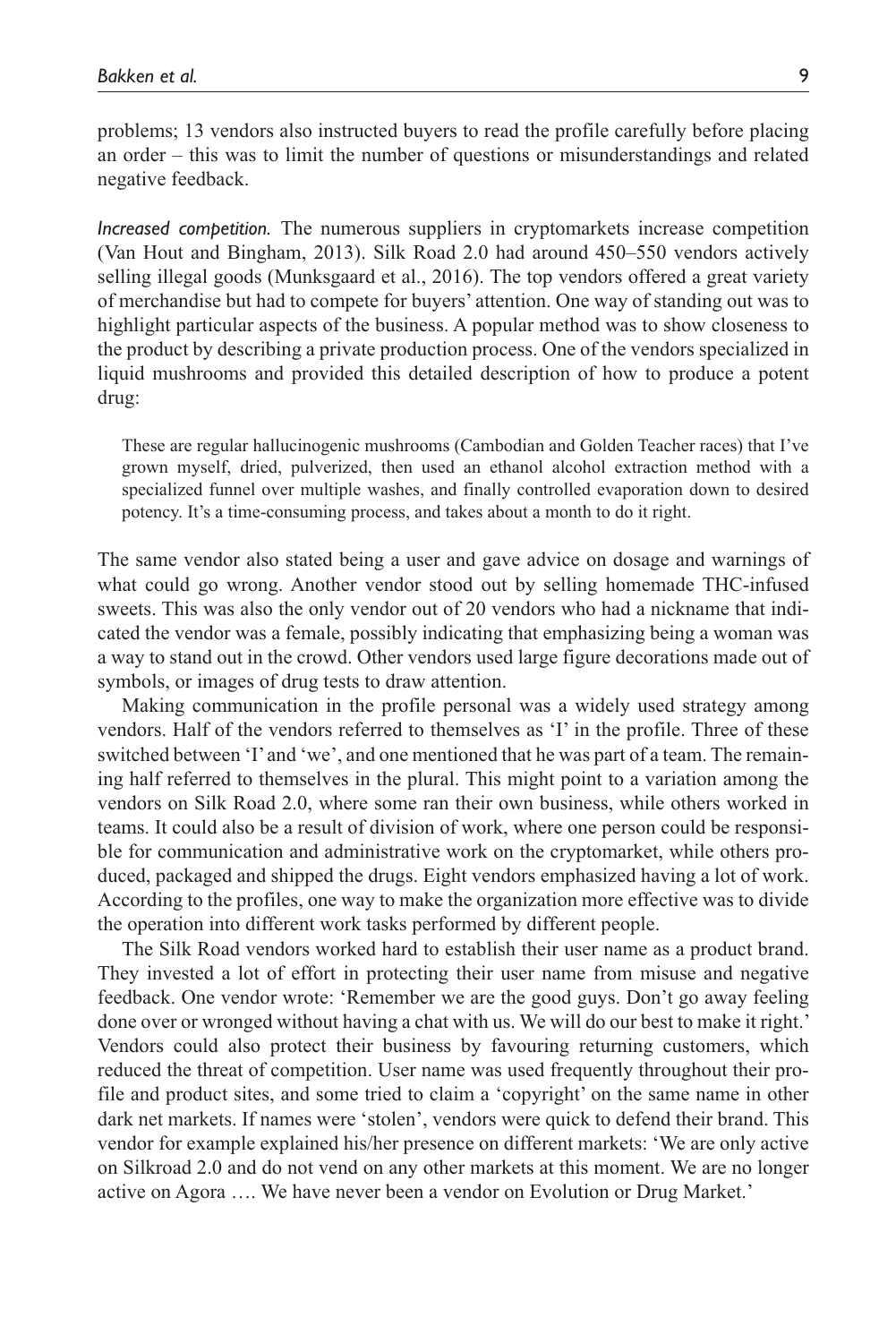Through vendor profiles, private messages and discussion threads, drug consumers and manufacturers can now communicate directly (Christin, 2013; Martin, 2013). Of the 20 vendors, 7 stated they produced their own products. Direct contact with manufacturers means that consumers can receive purer drugs and more information about the drugs they are using, potentially reducing the harm of drug use (Barratt et al., 2013a; Van Hout and Bingham, 2013). Silk Road is not only a 'business-to-customer' market; it is also a 'business-to-business' market, indicated by the large quantities that are sometimes sold (Aldridge and Décary-Hétu, 2014: 16–17). This willingness to sell larger amounts demonstrates that the cryptomarket structure has proven to be effective at securing transactions, reducing opportunism, and maintaining competition between vendors. The well-informed vendor profiles on Silk Road provided a platform for offering products openly, as well as detailed information when customers compared levels of service, prices and product quality. This suggest that cryptomarkets can make price cooperation more difficult, possible offering a more competitive structure than other illegal drug markets.

### *Cooperation*

The second coordination problem in illegal markets is cooperation, or the absence of contractual obligations and legal recourse (Beckert and Wehinger, 2013). In legal markets, the state and its institutions seek to create trust between economic actors because this will improve efficiency and growth. Not only do illegal markets operate independently of a centralized-authority state, they also operate against the state – and this generates much uncertainty compared with legal transactions. In illegal markets, cooperation is based on networks, interpersonal trust, threats of violence and reputational concerns, all of which require investments of various kinds (Moeller and Sandberg, 2017). Williamson (1979) describes this as enforcement costs, which are the expenses associated with securing the transaction. This can be understood as a question of asymmetric information, because only the seller knows if he is trustworthy and will deliver the product agreed upon. Compensating for the risk of cooperation problems leads to market inefficiency and a price increase (Reuter and Kleiman, 1986). With centrally regulated, formalized and effective forms of promoting trust and reducing uncertainty for all participants, the cooperation problem is reduced (Beckert and Wehinger, 2013).

*Formalizing reputation.* The feedback system was an essential function of Silk Road 2.0 when customers confirmed they had received the drugs. It was a formal system introduced by the site administrators to avoid scammers among both vendors and buyers. The vendors were ranked according to stars (1–5) and a short comment, such as: 'Great stealth and the product was good. Just would have liked a faster shipping.' On cryptomarkets, drug listings are public and communication is encrypted and anonymized. Using reputation scores has made it possible to formalize and spread reputations publicly (Tzanetakis et al., 2015). By introducing market rules such as the feedback system and actively using sanctions such as excluding vendors, the administrator actively regulates market behaviour.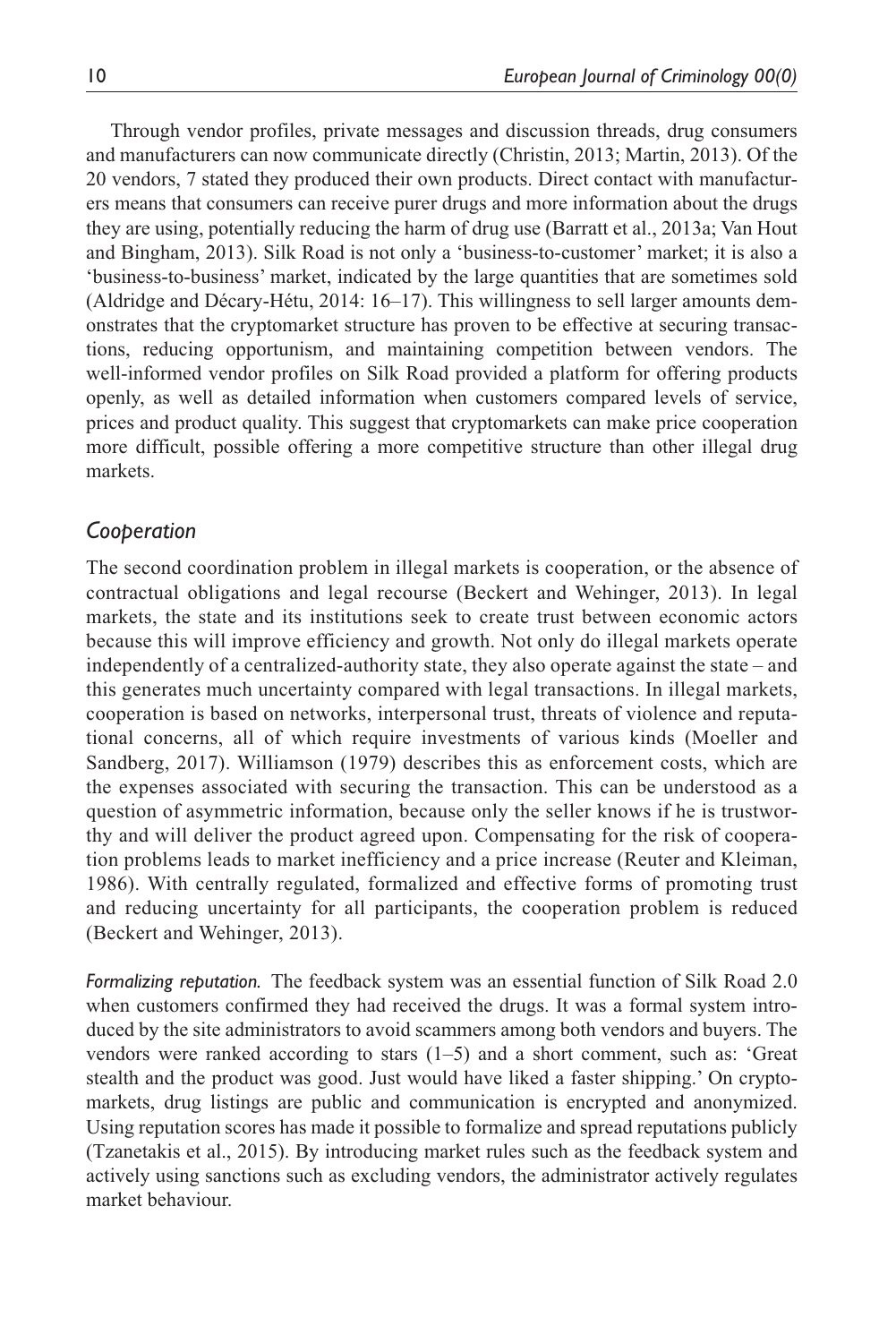The feedback system is crucial in ensuring a basis for cooperation. For example, when sellers did not live up to the standards of their advertisements or buyer expectations, it was easy to file a complaint for all to see: 'Your gear is shit and you sent me crap! I demand a 250% refund or I'll tell the forums!' By reading feedback, other buyers could easily distinguish between vendors they wanted to do business with and those that would be best avoided (see also Décary-Hétu, Paquet-Clouston and Aldridge, 2016). Feedback was usually directed towards vendor, product, shipping or communication between the buyer and the vendor. Most buyers had tried the products before leaving feedback, or used different tests to check the quality. Many wrote 'perfect as usual' or 'never had any problems with this vendor', suggesting that they were regular customers.

The negative feedback about possible scammers was particularly important. The reasons for complaints were usually that a package had not arrived – or had not been sent at all. The product may also not have lived up to expectations or smelled differently than it should. The vendors in this study had high feedback scores and were seldom described as outright scammers, but were still sometimes accused of occasionally hustling in comments such as: 'Did not receive original order or resend. Selective scammer.' A selective scammer was a vendor who sent packages and carried out normal sales with most clients but then chose not to fulfil certain orders by stating that they had been lost in the post.

Feedback is also an important mechanism for securing trust in legal online markets and has a great impact on sales (Houser and Wooders, 2006). Without traditional trust based on location, inspections and long-standing reputations, online stores have to establish trust by providing more information about seller and products, and public feedback (Resnick and Zeckhauser, 2002; Resnick et al., 2006). The feedback system creates a more fluent and efficient market and makes rich networks an important factor in success (Décary-Hétu and Dupont, 2013). Both the administrator and vendors encourage buyers to leave feedback, in statements such as: 'Can everyone who orders please leave feedback! We need it to make this community work, currently only about 10% of customers are actually leaving any feedback.' Without the buyers' involvement in these reputation standards, such formalized systems of trust in cryptomarkets would not work. Equally, the feedback systems make it harder for new vendors to become established and, as in legal markets, they should expect to invest a lot of time and effort in establishing a reputation when entering the market (Fan et al., 2013).

The feedback system in cryptomarkets is a formalized way of building trust (Tzanetakis et al., 2015) that shares many similarities with contractual arrangements found in legal markets (Houser and Wooders, 2006). Site administrators punish vendors who repeatedly infringe the rules and the feedback system motivates vendors to provide high-quality products and good customer service to optimize outputs and market flow (Van Hout and Bingham, 2014). Negative feedback can potentially ruin a business and force vendors to be service minded and communicate in a friendly and open way with buyers. In conventional drug markets, drug sellers also gain a reputation for how they conduct their business, and sellers with a good reputation attract more customers (Moeller and Sandberg, 2017). Cryptomarkets can punish malicious peers at a very low cost because they only lose their business, as opposed to also risking violent retaliation or snitching, as in the traditional drug markets. In the cryptomarket under study, the drug seller reputation is formalized through the feedback system in a way that ensures trust and makes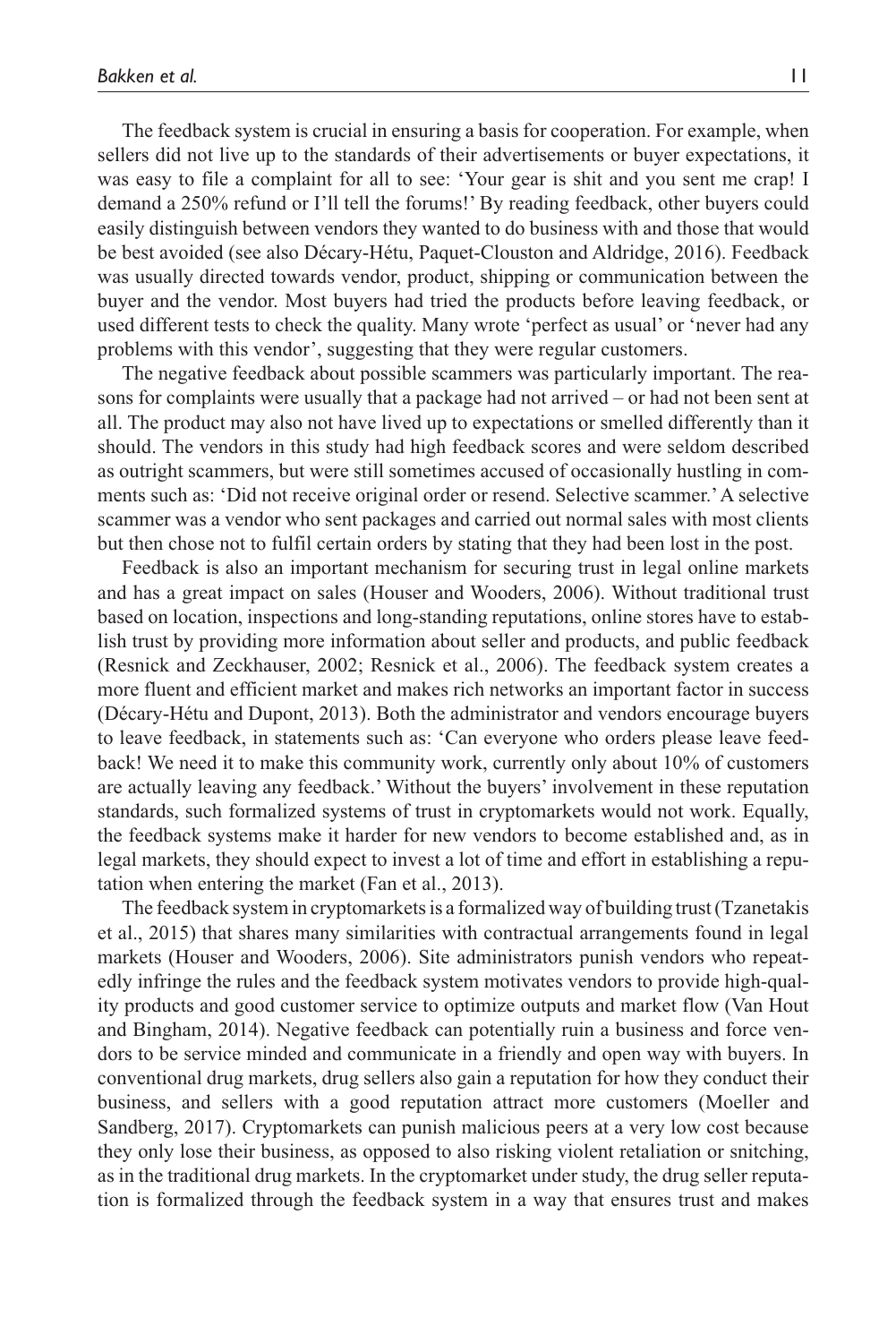cooperation easier. This hierarchical characteristic suggests that they are more structurally effective than traditional drug markets.

## *Valuation*

The third coordination problem in illegal markets concerns the process of classification and comparisons, influencing product valuation (Beckert and Wehinger, 2013). Akerlof's (1970) classic lemon problem is particularly relevant to illegal drugs and highlights how uncertainty about product quality influences valuation. Lack of market visibility makes it difficult to assign value to certain categories of goods and to see the different value of heterogeneous products within the same market. The valuation problem can also be understood in terms of search costs (Williamson, 1979). Many transactions in illegal markets take place because the customer is desperate for the product and lacks alternative dealers. The network structure that typically characterizes illegal drug distribution is a response to these problems. The transparency of cryptomarkets (Tzanetakis et al., 2015) attenuates the coordination problem associated with valuation. It also introduces new uncertainties, because sometimes shipments do not arrive as agreed.

*Product presentation and shipping.* Online anonymity in cryptomarkets has made it possible for vendors of illegal drugs to present their products openly, making product valuation easier for customers. Information and the use of commercial tricks such as jargon, appealing pictures and weekly deals or discounts are common. This is one example of how vendors advertised their products:

Listing is for 1 gram of [vendor name] 95–99% MDMA. The connoisseur's first choice, the best quality, the strongest potency, the ultimate seduction.… Flawless delivery rate – Buy with confidence!

When entering the profiles, the headline and the product picture are the first thing that catches the customer's attention. Most headlines include type of drug, quantity, brand name and a descriptive factor such as 'pure', 'raw' or 'amazing'. All vendors had product pictures, often including a sign featuring their vendor name, or common objects such as coins to prove the product size.

The business strategies of the vendors in this study differed. Most sold multiple drugs, the average was two to four items, but a few listed up to eight different types of drugs (see Table 1). Pure MDMA and cocaine were the most sold drugs; both were sold by half of the vendors. Seven vendors sold one drug exclusively. This might have been the only drug they had access to, although some described this as a desire to specialize in certain drugs in order to offer a particular kind of expertise. Others expressed an empathy with their specific product, such as this vendor selling home-grown cannabis:

I'm a small farmer who grows his herb with care and has the medical user in mind. So clean, healthy and potent cannabis. Supplied also to local clinics. This is a passion of mine and I enjoy providing this wonderful plant to others to enjoy and utilize in whatever way they choose whether recreationally or medically.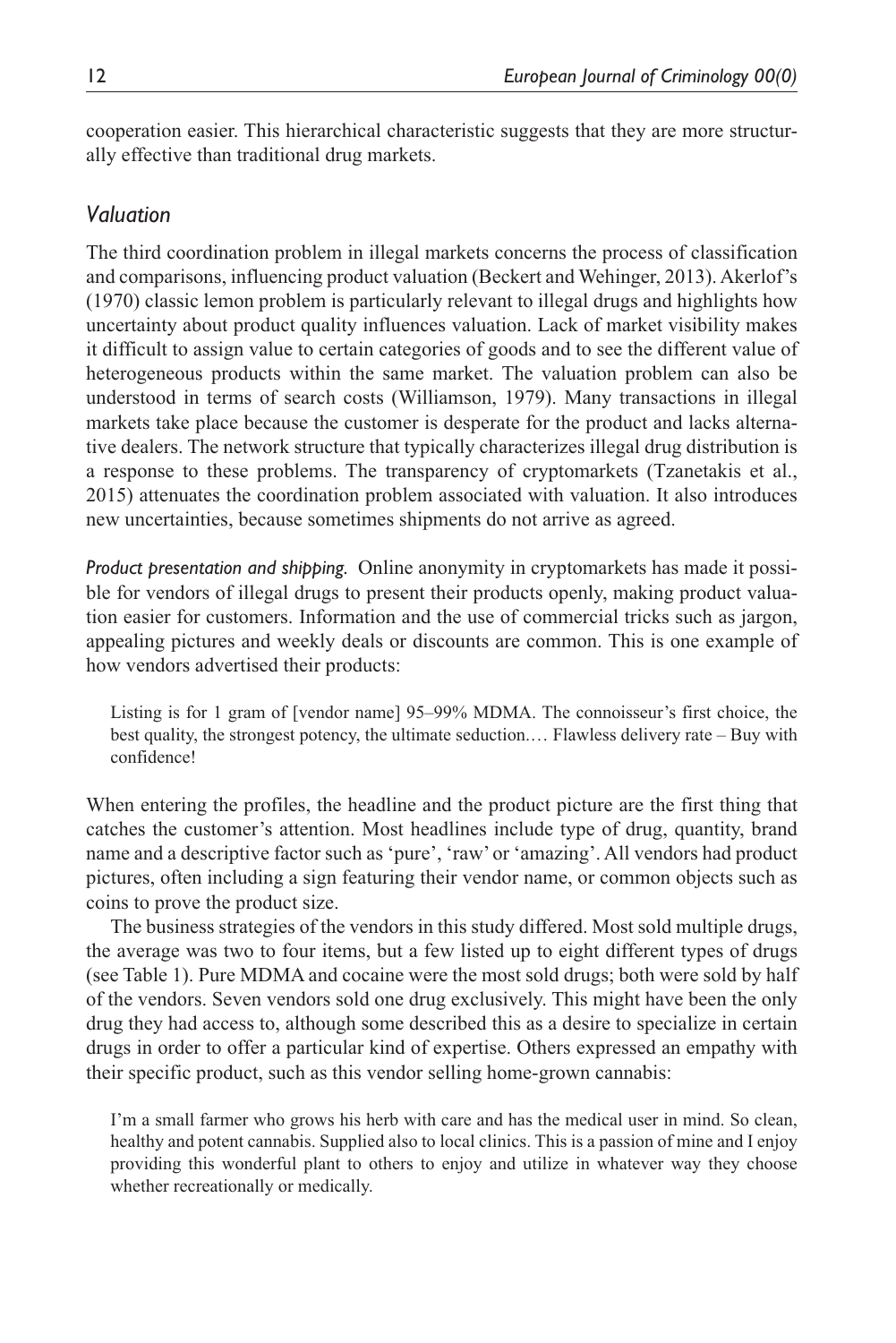| From               | To        | Consistency         | Strength | Price for<br>l gram | Price for<br>5/10/25 grams |
|--------------------|-----------|---------------------|----------|---------------------|----------------------------|
| US                 | US.       | Crystals            | 95-99%   | €53.2               | 5g: €221.7                 |
| Germany            | Worldwide | Powder              | 80%      | €22.2               | 5g: €95.9                  |
| Germany            | Worldwide | Crystals            | 80%      |                     | 5g: €78.4                  |
| <b>UK</b>          | Worldwide | Crystals and powder |          | €28.4               | 5g: €129.2                 |
| <b>UK</b>          | Worldwide |                     | -        | €29.4               | 10g: €225.6                |
| <b>Netherlands</b> | Worldwide | Crystals            | 84%      | €22.9               | 10g: €138.7                |
| <b>UK</b>          | Worldwide |                     |          | €26.2               |                            |
| Germany            | Worldwide |                     |          | €48.3               | 10g: €165.1                |
| <b>UK</b>          | Worldwide |                     | -        |                     | 25g: €614.9                |
| Australia          | Australia | Crystals            |          | €211.3              |                            |

**Table 2.** Examples of prices offered on Silk Road 2.0 from vendors in the sample.

All vendors offered different quantities, either in grams or numbers of pills, revealing how Silk Road 2.0 was used for different purposes, including personal use, social dealing and resale. The usual amount of cocaine, marihuana, MDMA crystals etc., was 1 gram packages, although several vendors also sold 5g and 10g on their top five list. Vendors selling pills or capsules usually sold one or two, but also sold up to 25 or 50 pieces. The largest shipment offered was 100g of amphetamine paste, indicating that buyers were reselling products bought on Silk Road in traditional drug markets. Larger amounts made the price lower per gram or number of pills, and drug strength and destination additionally affected the price. Buyers could therefore choose to spend more for quality or less for quantity. As Table 2 shows, the prices of 1g MDMA varied from  $\epsilon$ 22 to  $\epsilon$ 211, where a domestic Australian vendor had the highest price. When selling larger quantities, about 0.5–1g was given free when buying 5g, and even more at 10g.

The product sites included a detailed description of shipping, split into destinations and prices. The shipping categories were usually 'Europe/EU countries', 'USA/Canada', 'Australia' and 'Other parts of the world'. Six distinguished only between international and domestic shipments. The expected time of arrival depended on the country of origin. A shipment to Australia or New Zealand took the longest, while Scandinavia extended the shipment duration compared with mainland Europe. European vendors often guaranteed a next day delivery by domestic post, combined with a detailed shipping schedule and fixed deadlines for incoming orders, like this UK vendor:

UK CUSTOMERS – all items will be sent by Royal Mail First class. Items ordered before 1pm will be sent out on the same day, order made after will be sent out the following working day. 60% of the time it will arrive the next working day, but if not then usually the working day after.

In USA/Canada, the expected delivery time for a domestic shipment was longer and most vendors expected it to be around 3–4 days. Some vendors operated with very long time frames. One vendor stated that it took about 40 days to send to Ukraine, another that packages to Australia, New Zealand and Russia might take up to eight weeks.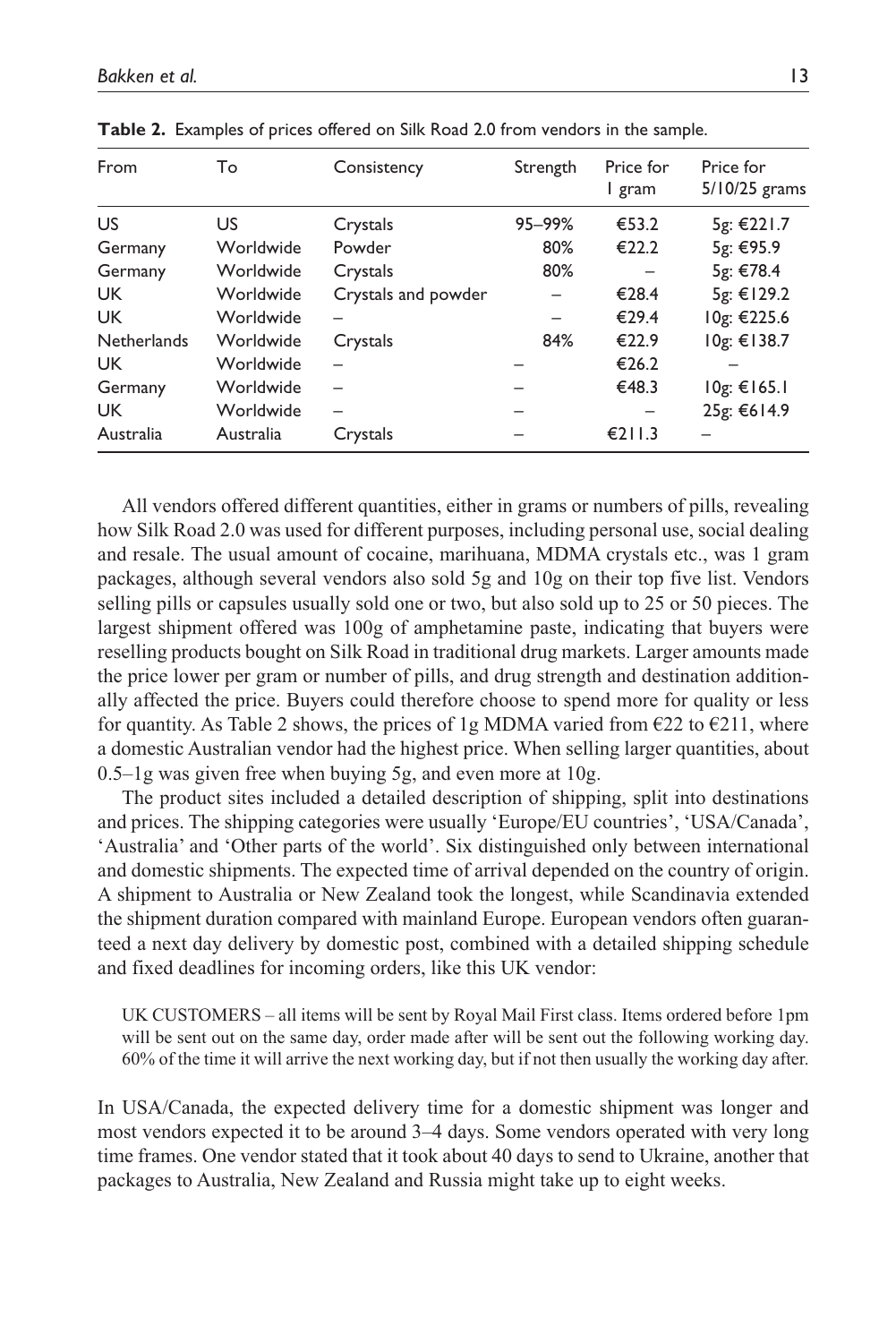*The new risks of cryptomarkets.* The FBI and other law enforcement agencies have closed down a few cryptomarkets but it is the daily risk of hacker attacks and scams that represent the bigger threat (Van Hout and Bingham, 2013). Some cryptomarkets have experienced large scams such as the administrator running off with the money held in escrow (Woolf, 2015), and others have had external hacker attacks (Hajdarbegovic, 2014). In the vendor profiles and product presentations we studied, sellers were concerned about national customs. Risk-reducing strategies differed significantly when drugs were distributed domestically and internationally. One vendor, for example, changed MDMA from crystal form to powder when shipping internationally. Another reduced the risk by varying the countries they shipped from:

Any order to a country outside the Netherlands is now shipped from Germany for your safety.… For security reasons we cannot tell you what days we ship, but we change it every week.

The price of shipment varied depending on where it was being sent. It cost more to ship internationally but risk assessment was also important (see also Décary-Hétu, Paquet-Clouston and Aldridge, 2016). Shipping across borders heightened the risk of the package being seized and the recipient being visited by the police. Longer distances also demanded more extensive securing of the packages and many vendors alternated their stealth (method of securing shipment) when shipping overseas. One vendor explained:

The high price of postage for international orders reflects the time, effort and skill, which goes into preparing an international letter.… I must stress that international shipping times have always been random.

Vendors did not just raise prices depending on these risks but also narrowed down rights of reshipments or refunds in cases where customers did not receive the drugs. A basic refund or reshipment amounted to 30–100 percent of the ordered products, but the rights usually required a customer to be a returning customer. Some vendors demanded a total of 8–10 purchases or a minimum spend of US\$500–600 to refund drugs that had been lost in transit.

The risks of scams or rigorous border controls led vendors to restrict their shipping destinations. Nine vendors mentioned high-risk countries where buyers forfeited their right to ask for their money back or to receive a new shipment. Australia and New Zealand were among the top countries not worth the risk because of their tight border controls. One vendor stated: 'We lose about 1 in 20 packages to Australia. This is a considerably higher rate of loss than other areas.' The Nordic countries were also considered risky destinations and some vendors would not ship to European countries such as Italy, the Netherlands and the Czech Republic. Moreover, the risk of scammers led many vendors to ban countries such as Russia and continents/areas such as South America, Africa and the Middle East. Examples of scams could be buyers wrongfully claiming not to have received the goods or complaining about the quality or amount of drugs received, and asking for compensation.

Data from the top 20 vendor profiles on Silk Road indicate that cryptomarkets offer many new opportunities that stem from the structural organization of their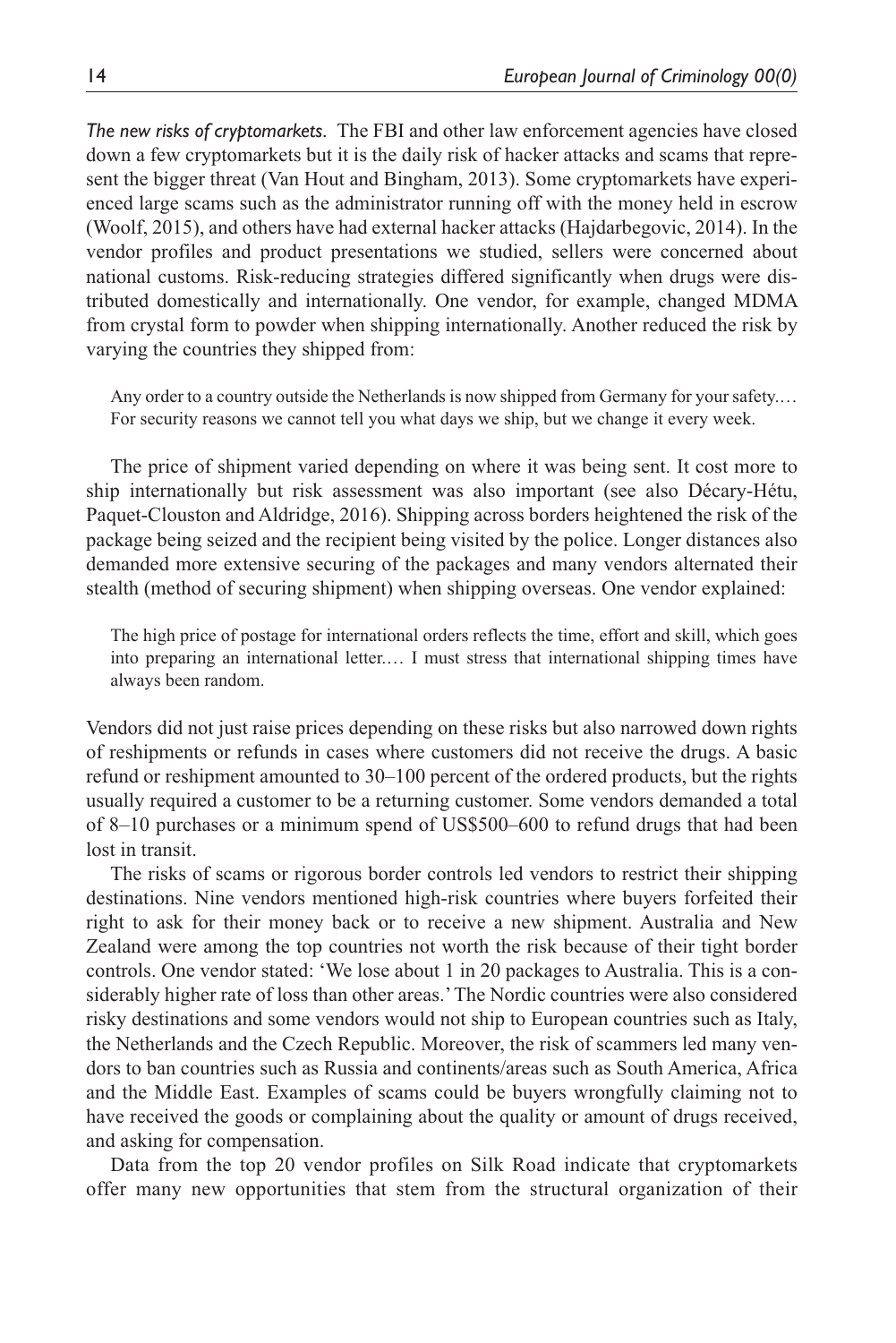transactions, most importantly making the processes of classifying and comparing products and suppliers more effective than in traditional drug markets. This can reduce the valuation problem in illegal markets as described by Beckert and Wehinger (2013). In contrast to most traditional illegal drug markets, buyers can choose from a variety of sellers and receive detailed information about products, prices and quality (Bancroft and Reid, 2016). The large variety of drugs offered (Christin, 2013) also provides an opportunity to explore and assign different values to certain categories of goods. The time it takes to order a drug also makes drugs bought in 'desperation' less common and customers will typically make a more balanced decision regarding drug purchases than in, for example, an open street drug market. This opens up more effective solutions to the problem of valuation than what is typically the case in illegal drug markets.

## **Discussion**

The anonymity of cryptomarkets enables direct contact between a multitude of sellers and buyers of illegal goods. Vendors can advertise their products in personal profiles and buyers can provide public feedback and participate in discussion forums. The technological innovation of the dark net has enabled a reduction in the problems of visibility and security that plague regular drug markets. Creating a market with less traditional drug trading problems might lead to a change in the vendor and buyer population, as well as an increase of international drug trade. This innovation has also changed the organization of illegal drug markets dramatically, enabling more formalized structures with rules and centralized regulation.

Tzanetakis and colleagues (2015) describe the transparency paradox of conventional and online drug markets and reveal how they differ in terms of formalized trust building, conflict resolution and logistics. These three elements are similar to the coordination problems identified by Beckert and Wehinger (2013). For example, conflict resolution can be seen as an aspect of a broader issue of competition. Traditional illegal markets must restrict access to information but cryptomarkets introduce a system of third-party conflict resolution that ensures sellers compete for customers on price and service (Tzanetakis et al., 2015). This also reduces bargaining costs (Williamson, 1979) by removing the incentive for either party to act opportunistically. A central authority with sanctioning capacity oversees the transaction. This market structure promotes reliable quality information and fair competition, arguably making cryptomarkets more effective than traditional drug markets.

Building trust is a transaction cost in any kind of economic transfer and it is the essential part of the cooperation problem in illegal drug markets (Beckert and Wehinger, 2013). How this trust and cooperation are established is different for the various forms of economic organization. Administrators and participants are proactively promoting trust through the market structure in cryptomarkets, because the centralized review system encourages good conduct (Décary-Hétu and Dupont. 2013). The feedback system is an important base for a more formalized way of building trust (Tzanetakis et al., 2015), which reduces the enforcement costs as compared with markets (Williamson, 1979) and networks (Moeller and Sandberg, 2015).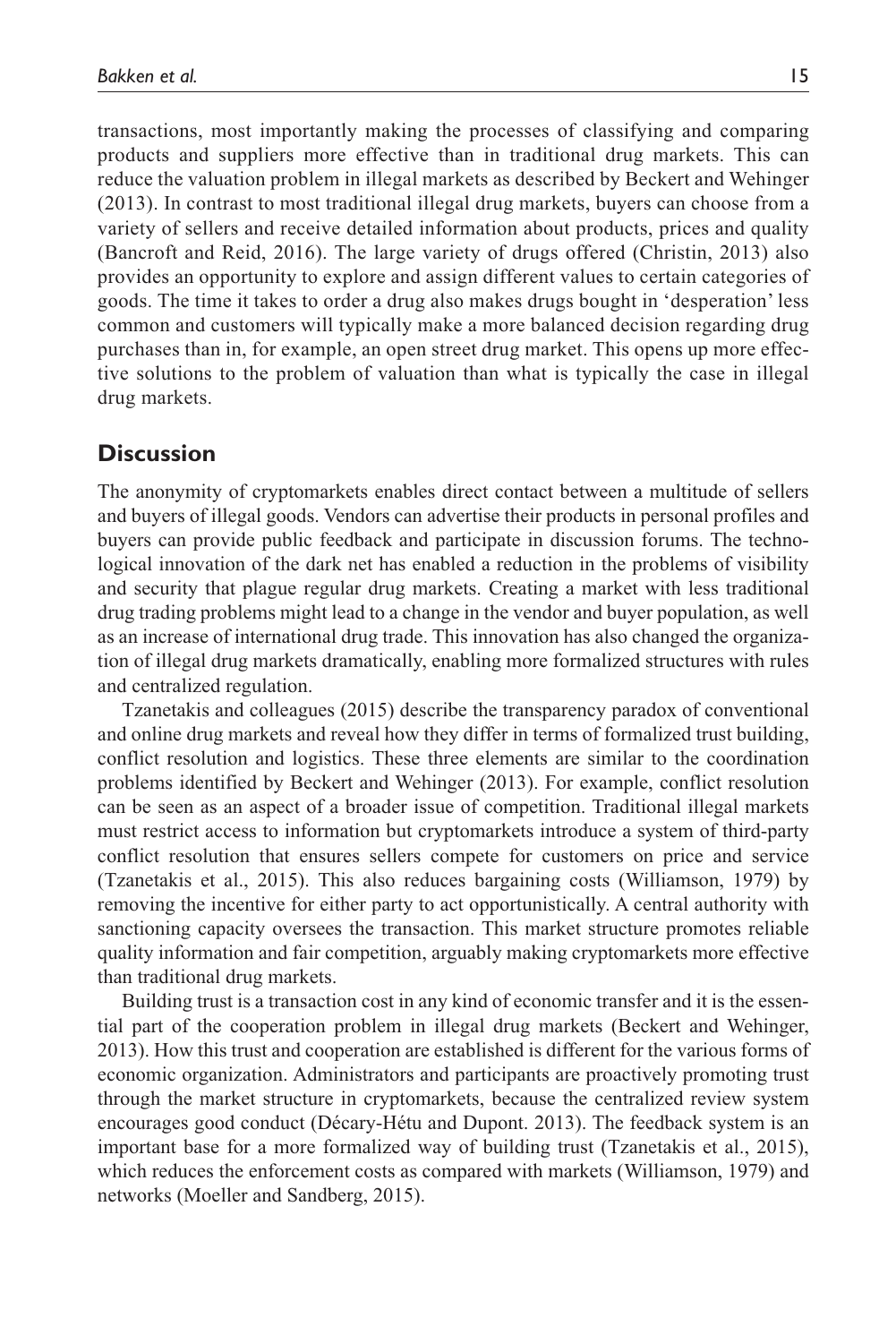Finally, the question of valuation (Beckert and Wehinger, 2013) is also a problem of logistics in cryptomarkets (Tzanetakis et al., 2015) or interpreted as additional costs (Williamson, 1979). Trafficking drugs across borders is the riskiest aspect of the distribution process and therefore the biggest cost component in the price of illicit drugs. In cryptomarkets, national customs and the cost of circumventing them have become the most important indirect costs that add price to the product. Cryptomarkets still remain illegal markets with important risks that increase the cost of the product (Caulkins and Reuter, 1998). The transparency of information on price differences between shipping points and destinations reduces the valuation problem, but the essential uncertainty persists. We note, however, that this is primarily a problem for international shipping and specific high-risk destinations.

In traditional drug markets, hierarchies are unfeasible in the longer run because they are visible and draw attention from law enforcement agencies (Reuter, 1983). Cryptomarkets circumvent the problem of visibility by using encrypted communication and anonymous payments. The cryptomarket structure improves information flows, attenuates opportunism and creates trust between participants at comparably costs (Aldridge and Askew, 2017). Although cryptomarket participants sometimes scam each other, they also act together in a concerted way. Transaction costs seem to be embedded in a deeply rooted demand for justice (Ouchi, 1980), where most participants attempt to make the market efficient and well functioning. Furthermore, administrators of dark net sites can monitor the progress of exchanges and evaluate vendors and buyers according to review scores – and punish infractions by banning users. Cryptomarkets therefore share some characteristics with a hierarchical structure based on an unequal distribution of power where a decision-maker resolves disputes and introduces formal contracts.

## **Conclusion**

This study of top vendor profiles in Silk Road 2.0 suggests that the online and dark net context has made it possible to run a drug market as a more formalized and centrally regulated structure than conventional drug markets. Until they are legalized, drug markets can never become fully formalized, but, in cryptomarkets, drug sellers can create a more effective system of drug distribution. We have analysed illegal drug market transactions from the same perspective as financially legal transactions. Our argument is that cryptomarkets are formally organized, meaning hierarchically run with rules and limitations. This makes them better at reducing the coordination problems found in traditional drug markets. Cryptomarkets reduce costs because the investments in trust that characterize distribution in social networks can be transferred to other suppliers through the review system. The importance of feedback (positive) and the centrally regulated review system greatly reduces the uncertainty usually associated with illicit transactions. Visibility is no longer a major security threat and sellers and buyers can communicate directly through messaging systems, discussion forums, vendor profiles and feedback systems. Cryptomarkets thus represent a fundamentally new type of drug market.

Data in this study are from a sample of successful vendors in one particular market, and findings cannot be generalized to vendors and cryptomarkets in general. We still believe that insights generated from our study can contribute to a better theoretical understanding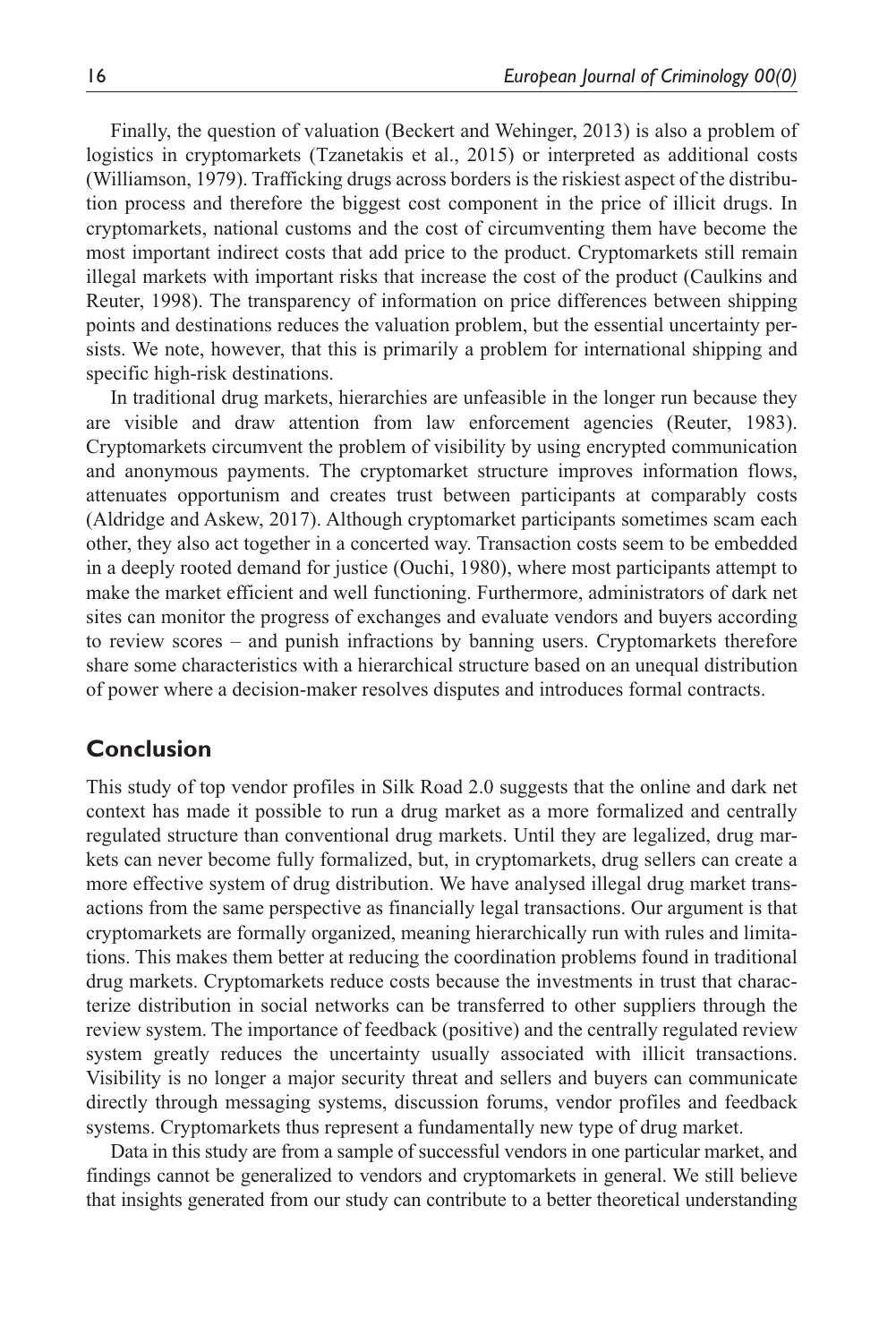of cryptomarkets. To comprehend and conceptualize these new markets, netnographic studies and insights from transaction cost economics and economic sociology are crucial. Combined, they suggest how the problems of competition, cooperation and valuation in traditional drug markets are solved better in cryptomarkets. The cryptomarket structure provides advantages for both vendors and buyers, increasing potential sales and safer buys. If this holds true, we should expect a further rise of dark net drug markets in the future.

#### **Funding**

The author(s) received no financial support for the research, authorship, and/or publication of this article.

#### **References**

- Akerlof G (1970) The market for 'lemons': Quality uncertainty and the market mechanism. *Quarterly Journal of Economics* 84(3): 488–500.
- Aldridge J and Askew R (2017) Delivery dilemmas: How drug cryptomarket users identify and seek to reduce their risk of detection by law enforcement. *International Journal of Drug Policy* 41: 101–109.
- Aldridge J and Décary-Hétu D (2014) Not an 'Ebay for drugs': The cryptomarket 'Silk Road' as a paradigm shifting criminal innovation. Social Science Research Network, Rochester, NY. URL (accessed 2 December 2017): <https://dx.doi.org/10.2139/ssrn.2436643>.
- Arlacchi P (1998) Some observations on illegal markets. In: Ruggiero V, South N and Taylor I (eds) *The New European Criminology: Crime and Social Order in Europe*. London: Routledge, 203–215.
- Bancroft A and Reid PS (2016) Concepts of illicit drug quality among darknet market users: Purity, embodied experience, craft and chemical knowledge. *International Journal of Drug Policy* 35: 42–49.
- Barratt MJ, Ferris JA and Winstock AR (2013a) Use of Silk Road, the online drug marketplace, in the United Kingdom, Australia and the United States. *Addiction* 109(5): 774–783.
- Barratt MJ, Lenton S and Allen M (2013b) Internet content regulation, public drug websites and the growth in hidden Internet services. *Drugs: Education, Prevention and Policy* 20(3): 195–202.
- Beckert J and Wehinger F (2013) In the shadow: Illegal markets and economic sociology. *Socio-Economic Review* 11(1): 5–30.
- Broséus J, Rhumorbarbe D, Mireault C et al. (2016) Studying illicit drug trafficking on Darknet markets: Structure and organisation from a Canadian perspective. *Forensic Science International* 264: 7–14.
- Bryman A (2012) *Social Research Methods*. New York: Oxford University Press.
- Bushway S and Reuter P (2008) Economists' contribution to the study of crime and the criminal justice system. *Crime and Justice* 37(1): 389–451.
- Caulkins J and Reuter P (1998) What price data tell us about drug markets. *Journal of Drug Issues* 28(3): 593–612.
- Christin N (2013) Traveling the Silk Road: A measurement analysis of a large anonymous online marketplace. In: *The 22nd International World Wide Web Conference (IW3C2), Rio de Janeiro, Brazil. 13–17 May 2013*. New York: ACM, 213–224.
- Coomber R and Turnbull P (2007) Arenas of drug transactions: Adolescent cannabis transactions in England – social supply. *Journal of Drug Issues* 37(4): 845–865.
- Décary-Hétu D and Dupont B (2013) Reputation in a dark network of online criminals. *Global Crime* 14(2–3): 175–196.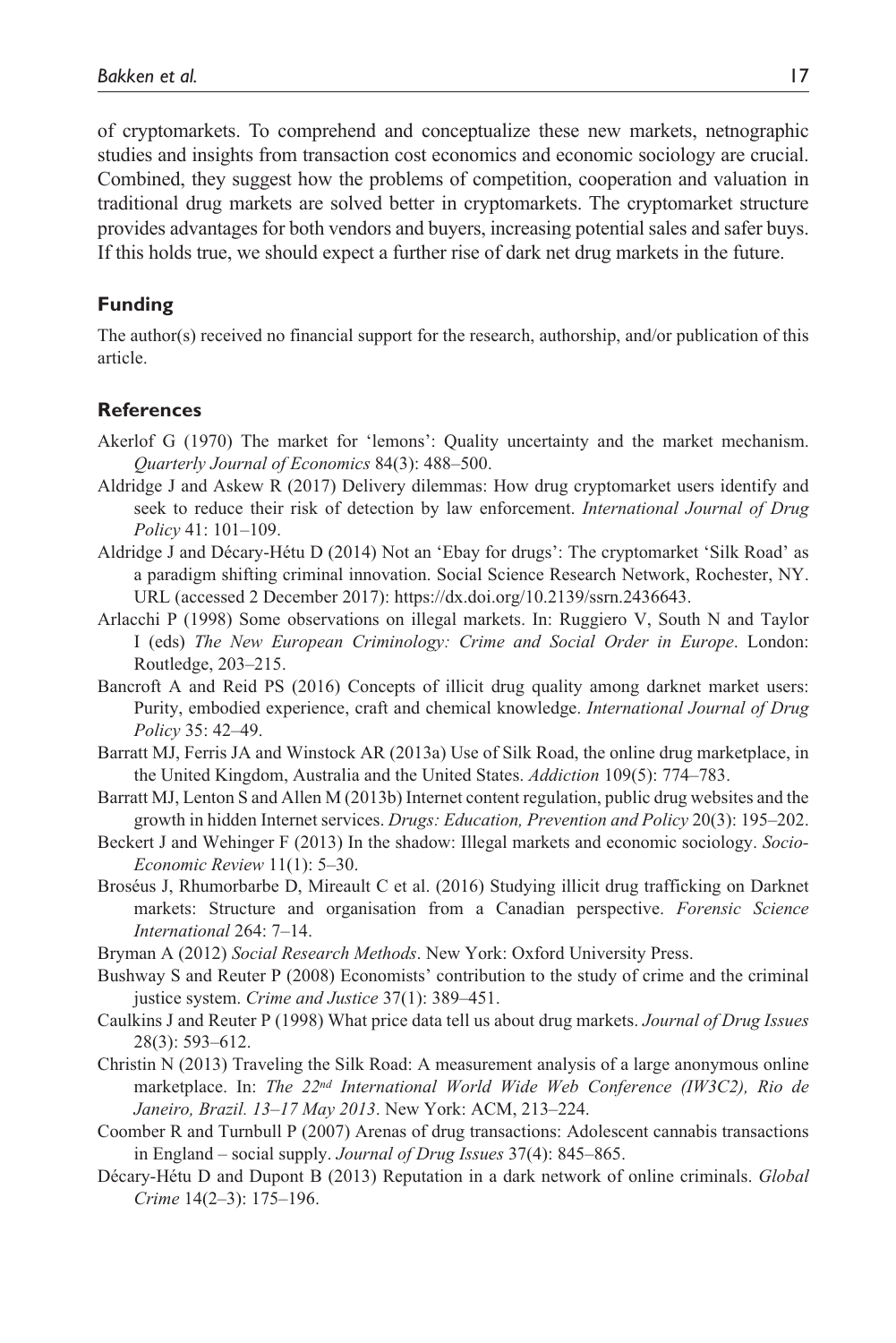- Décary-Hétu D, Paquet-Clouston M and Aldridge J (2016) Going international? Risk taking by cryptomarket drug vendors. *International Journal of Drug Policy* 35: 69–75.
- Desroches F. (2007) Research on upper level drug trafficking: a review. *Journal of Drug Issues* 37(4): 827–844.
- Dick AR (1995) When does organized crime pay? A transaction cost analysis. *International Review of Law and Economics* 15(1): 25–45.
- Dolliver DS (2015) Evaluating drug trafficking on the Tor network: Silk Road 2, the sequel. *International Journal of Drug Policy* 26(11): 1113–1123.
- Eck JE (1995) A general model of the geography of illicit retail marketplaces. In: Weisburd D and Eck JE (eds) *Crime and Place* 4. New York: Criminal Justice Press, 67–93.
- Fan Y, Ju J and Xiao M (2013) Losing to win: Reputation management of online sellers. 2013 Meeting Paper, Society for Economic Dynamics.
- FBI (Federal Bureau of Investigation) (2014) Manhattan U.S. attorney announces the indictment of Ross Ulbricht, the creator and owner of the Silk Road website. New York: U.S. Attorney's Office, Federal Bureau of Investigation, 4 February 2014.
- Hajdarbegovic N (2014) Silk Road 2.0 hit by 'sophisticated' DDoS attack. *CoinDesk*, 15 September. URL (accessed 2 December 2017): [http://www.coindesk.com/silk-road-2-0-shrugs-sophisti](http://www.coindesk.com/silk-road-2-0-shrugs-sophisticated-ddos-attack/)[cated-ddos-attack/](http://www.coindesk.com/silk-road-2-0-shrugs-sophisticated-ddos-attack/).
- Hardy RA and Norgaard JR (2015) Reputation in the Internet black market: An empirical and theoretical analysis of the Deep Web. *Journal of Institutional Economics* 12(3): 515–539.
- Houser D and Wooders J (2006) Reputation in auctions: Theory, and evidence from eBay. *Journal of Economics & Management Strategy* 15(2): 353–369.
- Jarillo JC (1988) On strategic networks. *Strategic Management Journal* 9(1): 31–41.
- Kozinets RV (2010) *Netnography: Doing Ethnographic Research Online*. Canada: Sage Publications.
- Martin J (2013) Lost on the Silk Road: Online drug distribution and the 'cryptomarket'. *Criminology and Criminal Justice* 14(3): 351–367.
- Martin J. (2014) *Drugs on the Dark Net: How Cryptomarkets Are Transforming the Global Trade in Illicit Drugs*. London: Palgrave Macmillan.
- May T and Hough M (2004) Drug markets and distribution systems. *Addiction Research & Theory* 12(6): 549–563.
- Moeller K and Sandberg S (2015) Credit and trust management of network ties in illicit drug distribution. *Journal of Research in Crime and Delinquency* 52(5): 691–716.
- Moeller K and Sandberg S (2017) Debts and threats: Managing inability to repay credits in illicit drug distribution. *Justice Quarterly* 34(2): 272–296.
- Munksgaard R, Demant J and Branwen G (2016) A replication and methodological critique of the study 'Evaluating drug trafficking on the Tor Network'. *International Journal of Drug Policy* 35: 92–96.
- Murji K (2007) Hierarchies, markets and networks: Ethnicity/race and drug distribution. *Journal of Drug Issues* 37(4): 781–804.
- Natarajan M and Belanger M (1998) Varieties of drug trafficking organizations: A typology of cases prosecuted in New York City. *Journal of Drug Issues* 28(4): 1005–1025.
- Natarajan M, Zanella M and Yu C (2015) Classifying the variety of drug trafficking organizations. *Journal of Drug Issues* 44(5): 409–430.
- Norgaard J (2017) *Economics of Illicit Behaviors: Exchange in the Internet Wild West*. PhD Dissertation, George Mason University, VA.
- Ouchi WG (1980) Markets, bureaucracies, and clans. *Administrative Science Quarterly* 25(1): 129–141.